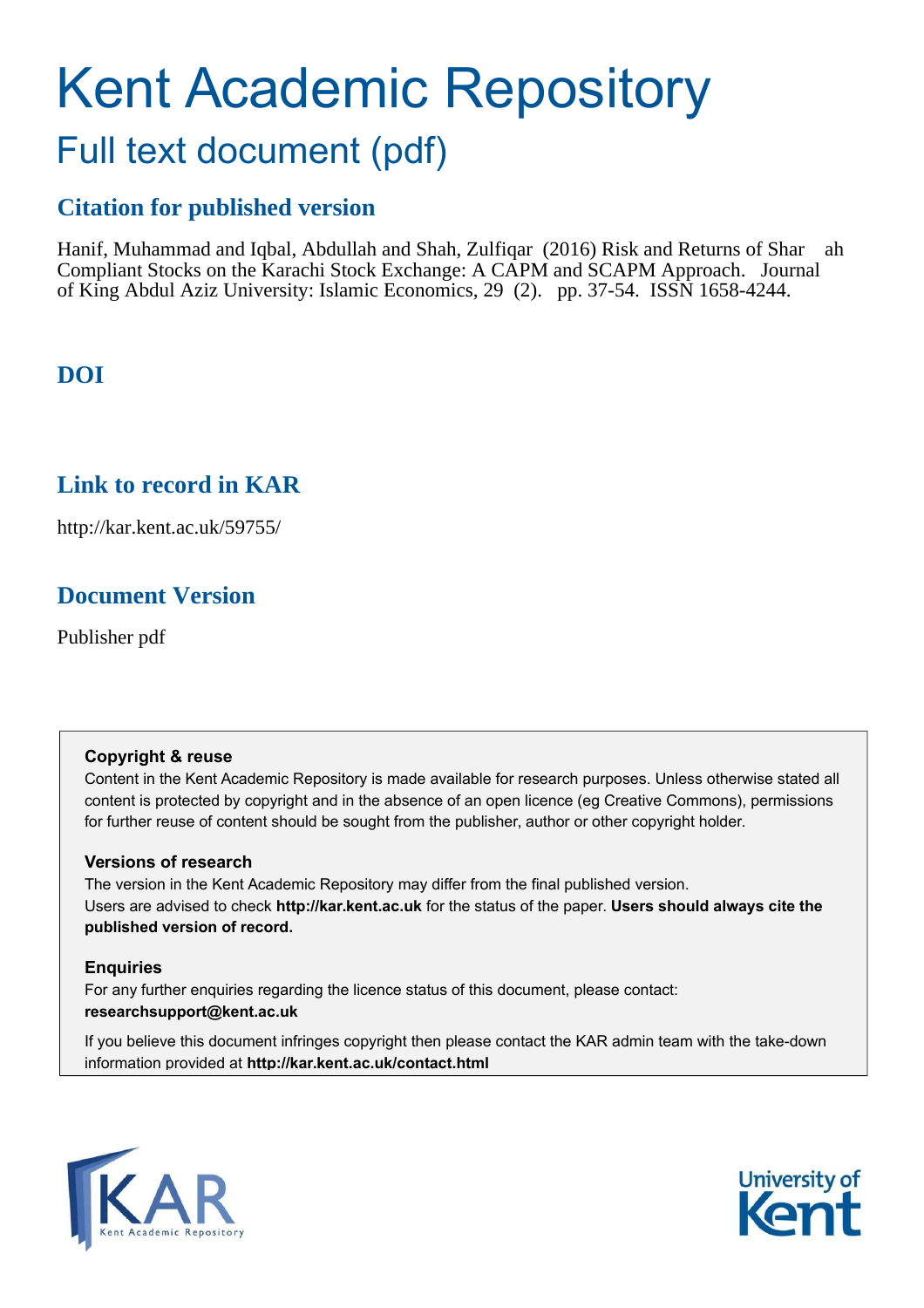## **Risk and Returns of Sharīʿah Compliant Stocks on the Karachi Stock Exchange – A CAPM and SCAPM approach**

**Muhammad Hanif\* , Abdullah Iqbal\*\*, and Zulfiqar Shah\*\*\***

\* *Associate Professor at Management Sciences Department, Bahria University, Islamabad*  \*\**Senior lecturer in Accounting and Finance at Kent Business School, University of Kent, UK*  \*<br>Assistant Professor, Faculty of Management Sciences, International Islamic University, *Islamabad, Pakistan* 

*Abstract.* This study documents the asset pricing mechanism of Shari ah compliant securities listed on the the Karachi Stock Exchange. We select the CAPM market model to test for the impact in variations of stock returns on a sample of Shari ah-compliant companies on ten years monthly data (2001-10). We first test the basic CAPM (Capital Asset Pricing Model) and its modified form known as the Shari ah-compliant asset pricing model (SCAPM). We also analyse return differences due to size (market capitalization), book to market (B/M) value, price-earning ratio (PER), and cash-flow yield (CFY). Our results find a strong impact of the market index on stock returns (adj- $R^2$  70%) and confirm the anomalies of size, B/M, CFY, and PER, while SCAPM is slightly better in explaining variations in cross-sectional stock returns.

*Keywords:* CAPM, SCAPM, Sharī ah-compliant securities, size, book to market, cash flow yield, price earnings ratio, asset pricing.

**KAUJIE Classification:** L41.

#### **1. Introduction**

Islamic finance is an emerging business area where activities of financial market players are regulated by Sharī'ah (Islamic law). The major differences between conventional and Islamic finance include: (i) prohibition of *ribダ* (interest) in business dealings (ii) law of prohibited and permitted business activities (iii) profit and loss sharing by the financier (iv) prohibition of *gharar* (uncertainty/excessive risk) and (v) prohibition of *maysir and qimār* (gambling/ speculation). Islamic Financial Institutions (IFIs) operate worldwide with an asset base of about US\$ 1,700 billion by the end of 2013 (WIBCR-2014). The Islamic finance industry has shown tremendous growth in the first decade of the  $21<sup>st</sup>$ century. Globalassets of Islamic finance increased by 21% per annum from 2007-13 and depicted a growth of 38% and 25% in 2007 and 2008 respectively (IFSL- $2013$ <sup>(1)</sup>, an era of economic downturn in the developed world. Although IFIs have succeeded in

<sup>(1)</sup> Growth calculated by author through equation,  $FV =$  $PV(1+G)^n$ .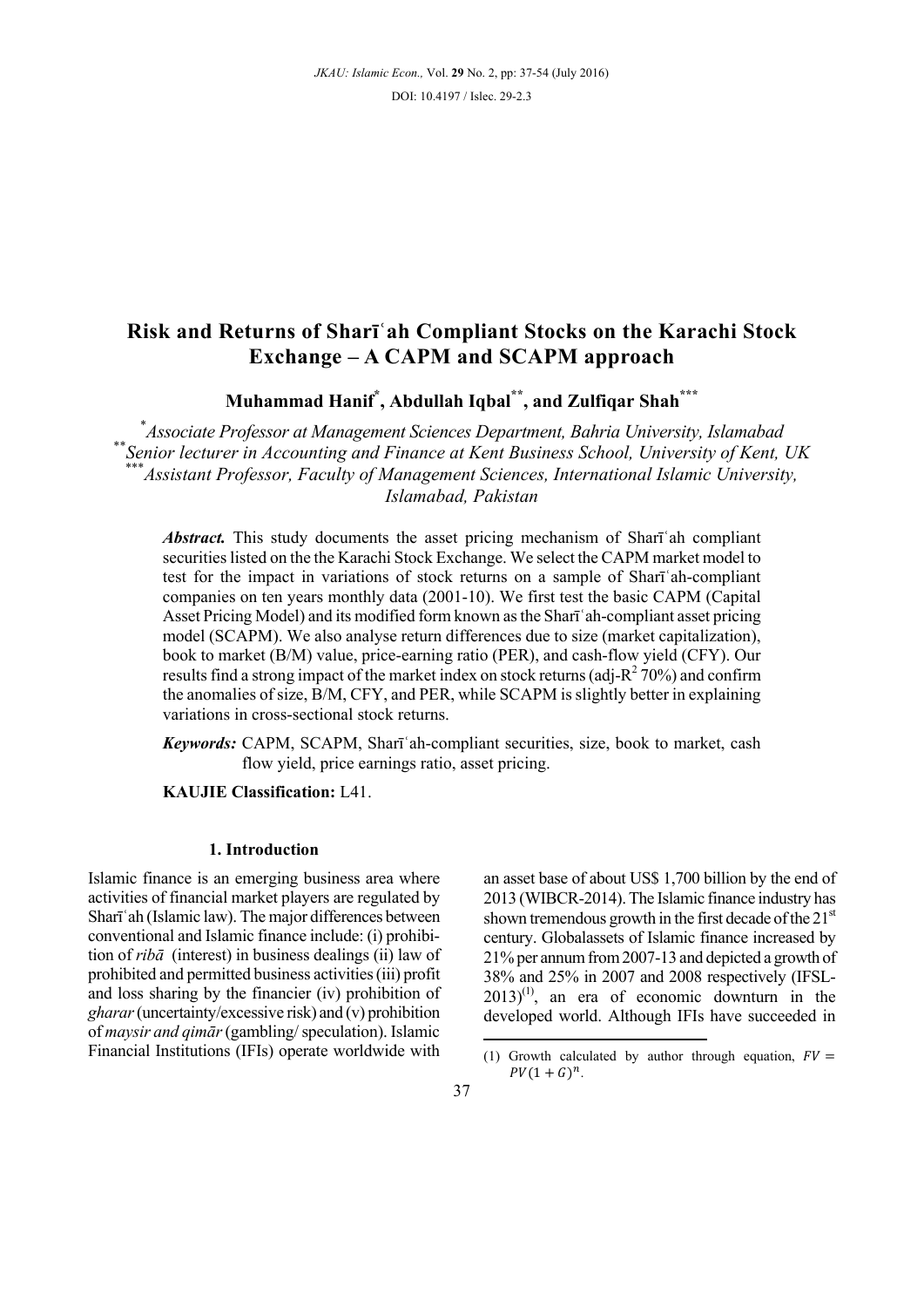getting the trust of depositors and collect deposits on a profit and loss sharing basis, however, investment avenues for IFIs are limited in comparison with conventional banks due to Sharī ah constraints. IFIs cannot invest in interest based instruments of financing, hence, government securities, corporate bonds, and other interest-based investment schemes are eliminated. Even for investment in equities, IFIs have to screen out the firms, for investment, through Sharī ah compliance filters (KMI-2008).

Under the Islamic financial system, risk and return relationships are yet to be developed in a statistical/ mathematical model form, however, the principle is well defined; the whole philosophy of business/ investment under the Sharī ah framework is based on the principle of bearing risk to earn profit. According to a famous *巾ad┆th*: *ìSales transaction of something which is not in your possession is not lawful, nor is the profit arising from something which does not involve liabilityî* (English translation by Khan, 1989, 72). A well-defined and established principle of Islamic financing is that there is no risk-free return opportunity. Profit on the underlying project is linked to bearing the risk of loss; otherwise, it is *riba* (interest) which is forbidden in Sharīʿah. Rationality states that return on less risky projects should be lesser in comparison to high-risk projects.

The capital market is one of the major mecahnisms thatdiverts funds from savers to investors. According to AAOIFI<sup>(2)</sup> Sharī'ah standards no. 12, 17, 20 and 21, except for a few activities<sup>(3)</sup> conventional capital market operations are in line with Sharī'ah teachings. Islamic finance is expanding in the capital market in the form of Islamic indexes, *şukūk*, money market and equity market funds. One of the major challenges for the Islamic financial industry is liquidity management through investment in

marketable securities. Sharī'ah compliance of the underlying security (equity, bond) is a pre-requisite to qualify for investment by an Islamic bank/asset management company. Investment in equities is allowed with certain restrictions to ensure the Shari ah-compliance of the investee. As a matter of fact, only those companies qualify for investment by Islamic banks which display a Sharī'ah-compliant character in operations as well as finances. Ideally, two major features of Sharī ah-compliance including interest free finances and *halal* (permitted) business are required in their entirety, however, keeping in view the existing business environment, expectation of complete adherence to these features by an equity security may be inappropriate. Hence, *'ulama'* have accepted a minor violation, although income generated through *haram* sources must be utilized for charitable purposes. There are about ten Islamic indexes operating worldwide, engaged in the filtration of securities through Sharī ah compliance tests. There exist differences in filtering criteria of these indexes and it is possible that a company is Shari $a$ hcompliant under one index and not under other(s). Derigs and Marzban (2008) have documented such differences.

How to value a security under a Shari ahcompliant financial system is a major concern for investors and researchers. Under conventional finance, the intrinsic value of a security is determined through the discounted cash flow method. To determine the required rate of return, a large number of models have been developed by researchers including: opportunity cost; capital asset pricing model (CAPM); arbitrage pricing theory (APT); and a range of multifactor models. The Capital Asset Pricing Model (CAPM), developed by Sharpe (1964), states that expected return on an asset is a linear function of the expected risk of the asset (measured through beta). CAPM is the most widely used and tested model due to its simplicity and easy application being reliant on a single risk factor (i.e. beta). Under the Sharī'ah compliant financial system, applications of CAPM in its original form may be limited due to the use of a risk-free return (RFR), and as such, modified forms have been suggested for Islamic finance, by replacing RFR with the *zakダh* rate (Ashker, 1987), NGDP (Sheikh, 2010) and inflation (Hanif, 2011).

<sup>(2)</sup> AAOIFI (Accounting and Auditing Organization for Islamic Financial Institutions), based in the state of Bahrain, has issued accounting, auditing, and corporate governance and Sharī ah standards for guidance of the Islamic finance industry. Sharī ah Standard (SS) 12 is about partnership and modern corporations, SS 17 is about investment *sukūk*, SS 20 is about commodities in organized markets, and SS 21 is about shares and bonds.

<sup>(3)</sup> Including preference shares, *tamattu茨* shares, purchase of shares through interest based loans, margin sale, short selling, lending of shares, application of *salam* contract, futures, options, swapping, renting of shares and trading of interest based bonds.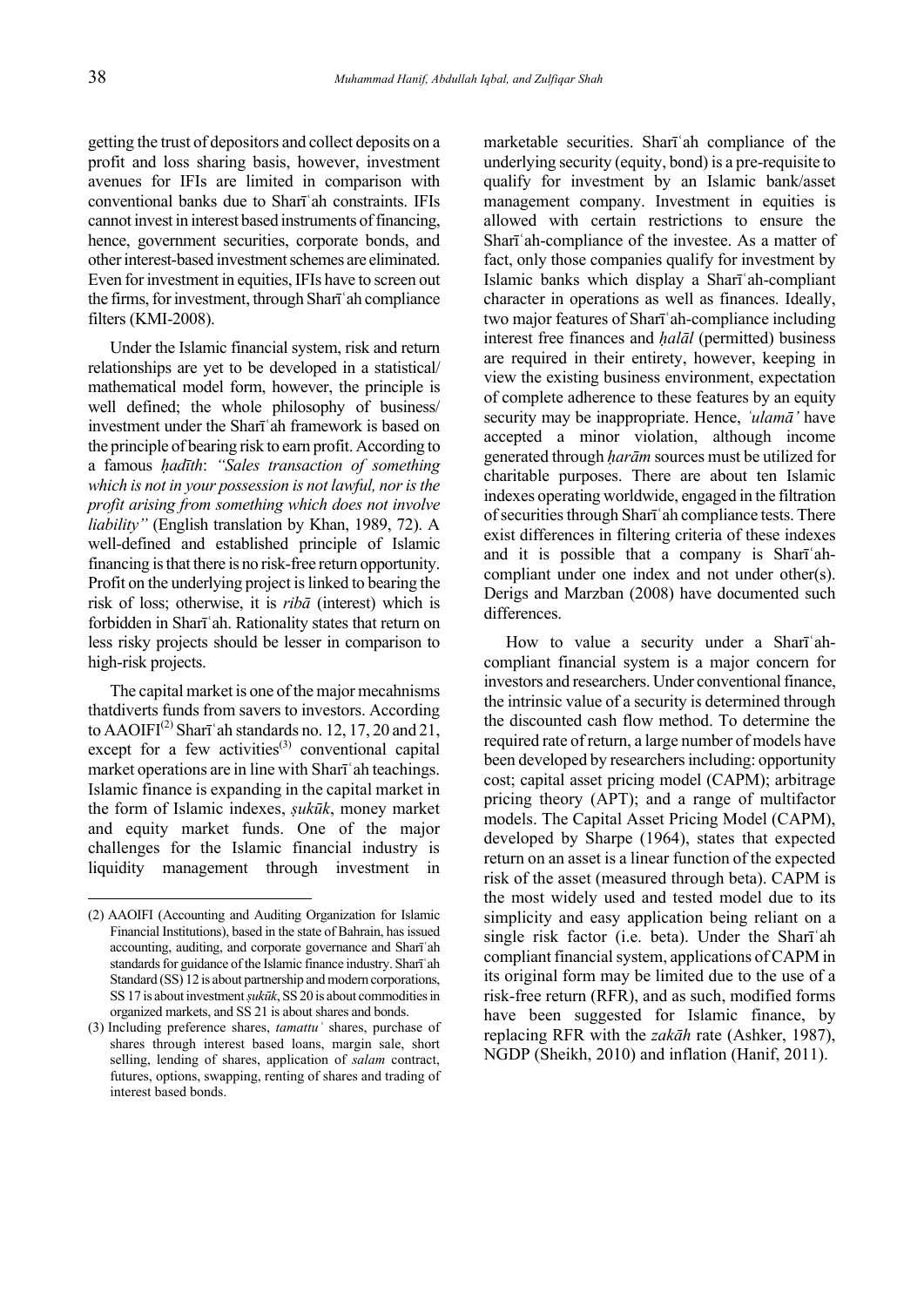This study examines the valuation process of Sharī'ah compliant securities listed on the Karachi Stock Exchange, covering the ten year period of 2001-10. To determine the required rate of return, CAPM and its modified form, the Sharī ah compliant asset pricing model (SCAPM) is tested. We want to document the significance of the relationship and impact of the market index on stock returns of Sharī 'ah compliant securities. Also, this study checks for CAPM anomalies based on firm size, book to market value, cash flow yield and the price-earnings ratio. Our study varies from the previous literature in several regards:

(a) This is the first study conducted on a unique sample of Sharī'ah compliant securities.

(b) We analyze the role of size, book-to-market (B/M), cash-flow-yield (CFY), and price-earningsratio (PER) in the return generating process; and

(c) This study includes tests of CAPM and the modified CAPM (replacing RFR with inflation).

 This study is useful in various aspects. First, we uncover the impact of the market index on security pricing of Sharī'ah compliant securities, which is so far unaddressed to date in the Karachi market. Second, this study is conducted on a sample of Sharī ah compliant equities, which will assist the Islamic financial industry in their investment decisions. Third, we analyse CAPM anomalies to provide evidence from the local market. Fourth, this study provides evidence about the application of modified CAPM [SCAPM] as suggested by Hanif, (2011).

The paper is structured as follows: in section two, a summary of the literature is reported, followed by a brief introduction of the Karachi Stock Exchange (KSE) and Sharī'ah compliant securities in Ssection three. Section four includes the purpose of the study and in Section five we outline the research methodology. iResults and discussion are presented in section Six. Section seven concludes.

#### **2. Literature Review**

Valuation of assets has remained at the heart of finance since the early decades of the twentieth century. The value of an asset, a group of assets, a firm, or a portion of the firm can be further elaborated under different valuation concepts including book value (net worth), market value

(prevailing in the market), price (a customer is willing to pay) and intrinsic value (the real worth). This study focuses on the intrinsic value of risky securities. The value of risky assets is determined through the risk and return relationship i.e. riskier assets should offer a higher return, hence, lesser in value. In order to determine expected risk and return, certain forecasts are to be made including expected return of a security, timing of realization of these returns and expected variability of these returns (Harrington, 1987). Several valuation models e.g. Modern Portfolio Theory-MPT (Markowitz, 1952), Capital Asset Pricing Model-CAPM (Sharpe, 1964), Arbitrage Pricing Theory (Ross, 1976), the Multifactor model (Fama and French, 1992; Carhart, 1997) were developed to determine the value of a risky security. The basic assumption of these valuation models is that expected risk and return relationship should be analyzed in the context of a portfolio ( combination) of assets.

A landmark study in the valuation of capital asset pricingis the development of portfolio theory (MPT) by Markowitz (1952), via risk quantification (through risk-return variance analysis) . Modern portfolio theory asserts that investors are concerned about portfolio risk and return; hence, relevant measures are portfolio risk and return. Whenever a combination of assets, having less than perfect positive and/or negative correlation is formed in a portfolio, risk reduces; and in an exceptional case, it could be minimized to zero. How much diversification (inclusion of a number of securities) ensures elimination of diversifiable risk? The answer much depends upon stock selection. If one could select stocks with near to perfect negative correlation, an efficient diversification point is reached immediately. Harrington, (1987) states that the most dramatic reduction in non-market related risk was achieved with about a 14 stock portfolio.

As a further development of asset pricing theory, CAPM was introduced by the Nobel laureate, William Sharpe, in 1964. CAPM suggested beta (comovement of a security with the portfolio of risky assets) as a measure of relevant/systematic risk, as unsystematic $^{(4)}$  risk can be eliminated through meaningful diversification. While Markowitz (1952)

<sup>(4)</sup> Unsystematic risk is unique to a company and not the risk of the system.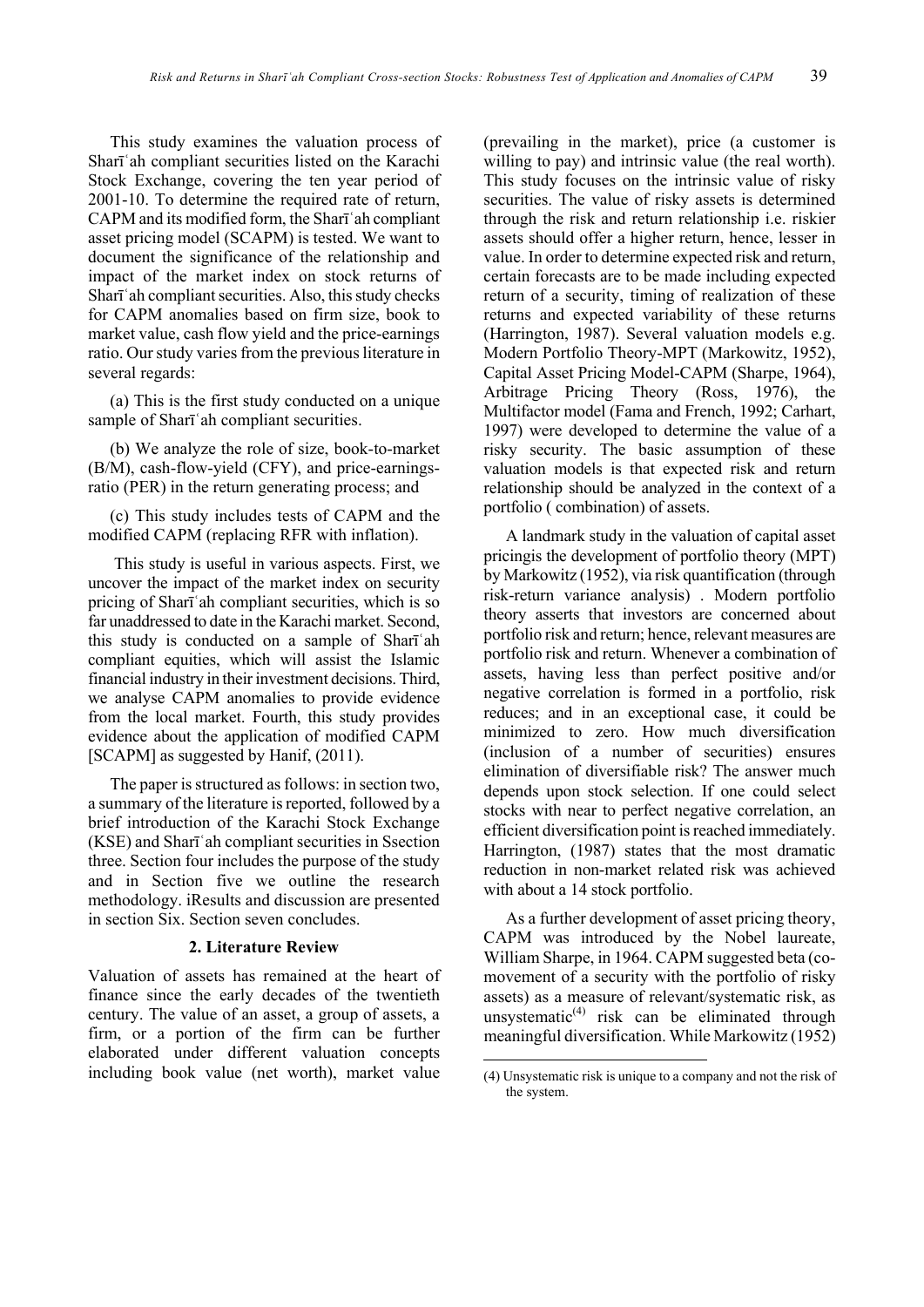identifies variance as a measure of risk (total risk of a security), CAPM accounts for only a single portion of risk (i.e. systematic risk). To calculate the required return on an investment opportunity, we need three variables including: the return on the market portfolio; risk-free rate; and beta, under the CAPM framework. In the following paragraphs, a critical account of CAPM theory (in practice) is presented.

The basic design of CAPM was as a predictive model, however in practice, most of the time data are taken from the past. Also, calculation of beta much depends upon the length of period and frequency of observations (Harrington, 1987; Hanif, 2010). As suggested by the evidence, beta changes with the choice of length and choice of the interval, hence, every investor will not be looking for the same risk premium, resulting in placing the security at other than the security market line. Another issue is the selection of the market proxy for calculating beta. Theoretically, it is a market portfolio of all risky assets; however, organized data is available for equity markets only, hence in various studies, the market portfolio is used as a proxy for the risky portfolio, which is not a true representative of all risky assets. Also, there are different indexes [DJIA, S&P (USA), KSE-100, KSE-30 and KMI-30 (Pakistan)], leading to different results (Frankfurter, 1976; Peterson, 1972). In the presence of such a polarization, the basic assumption of CAPM of homogeneous expectations among investors is violated. Another variable in the CAPM model is the risk-free rate. CAPM assumes that a risk-free rate exists for investors and risk premium should be provided for undertaking risky investments. In reality a true risk-free rate does not exist due to the control of governments and central banks. Ideally, the riskfree rate should compose of the time value of money and inflation charge. In some economies, inflation crosses the risk-free rate. Despite these limitations CAPM is the most widely tested and practically used model in the prediction of stock returns and portfolio selection, perhaps due to the very appealing theory. Harrington, (1987, 94) documented that across a large number of studies the average R square is 0.33 between returns for a single security and the market, and for portfolios the results are even better, which is sufficient to justify existence and use of CAPM as a valuation model. However some additional questions have empirically arisen on the validity of the model including the effects of liquidity, market value (size), and basic macroeconomic variables, whether these are represented by a market portfolio (used in practice, is an index of a stock market)? Further issues include the impact of taxes, transaction cost, single period versus multi-period horizons and nonhomogeneous investment horizons of investors.

Empirical evidence on the explanatory power of CAPM is mixed. Since the development of the CAPM, a number of studies have been conducted testing the validity of the model. [e.g. Lau, et. al; (1974), Hansson and Hordahl (1998), Huang (2000), Gomez and Zapatero, (2003), Fraser, et. al; (2004), Michailidis, et. al; (2006), Guo, et.al; (2008)]. In Pakistan, at least, four studies are known to the authors (Iqbal and Brooks, (2007), Javed and Ahmad, (2009); Hanif and Bhatti, (2010); and Hanif, (2010), on the Karachi stock market. Iqbal and Brooks (2007) documented that for daily data stock-returns are explained by risk factors and results are better for three factors than a single factor. Javed and Ahmad (2009) conclude that the traditional CAPM performs well in explaining the risk and return relationship but the results are only convincing for few stocks and only for few years. They support the use of the conditional multifactor model over the traditional single factor model for decision making. Hanif and Bhatti (2010) document that CAPM is not fully applicable for the KSE (Pakistani stock market) and required returns calculated through the CAPM equation cannot be used to make investment decisions.

To conclude, although results are mixed they favor the inapplicability of CAPM in its original form and demand modification. CAPM relies on a single measure of risk (beta) and ignores other factors (micro as well as macroeconomic) contributing to the risk of a security. The basic riskreturn relationship, however, is not rejected and hence, the model retains its place in the literature and can be a helping hand to investors with certain modifications, especially, the inclusion of more risk factors as suggested in APT/ multifactor models.

Under the Shari ah framework, the risk-free return is not allowed and so the basic CAPM model is inappropriate as discussed by Ashker, (1987); Tomken and Karim (1987); Sheikh, (2010); and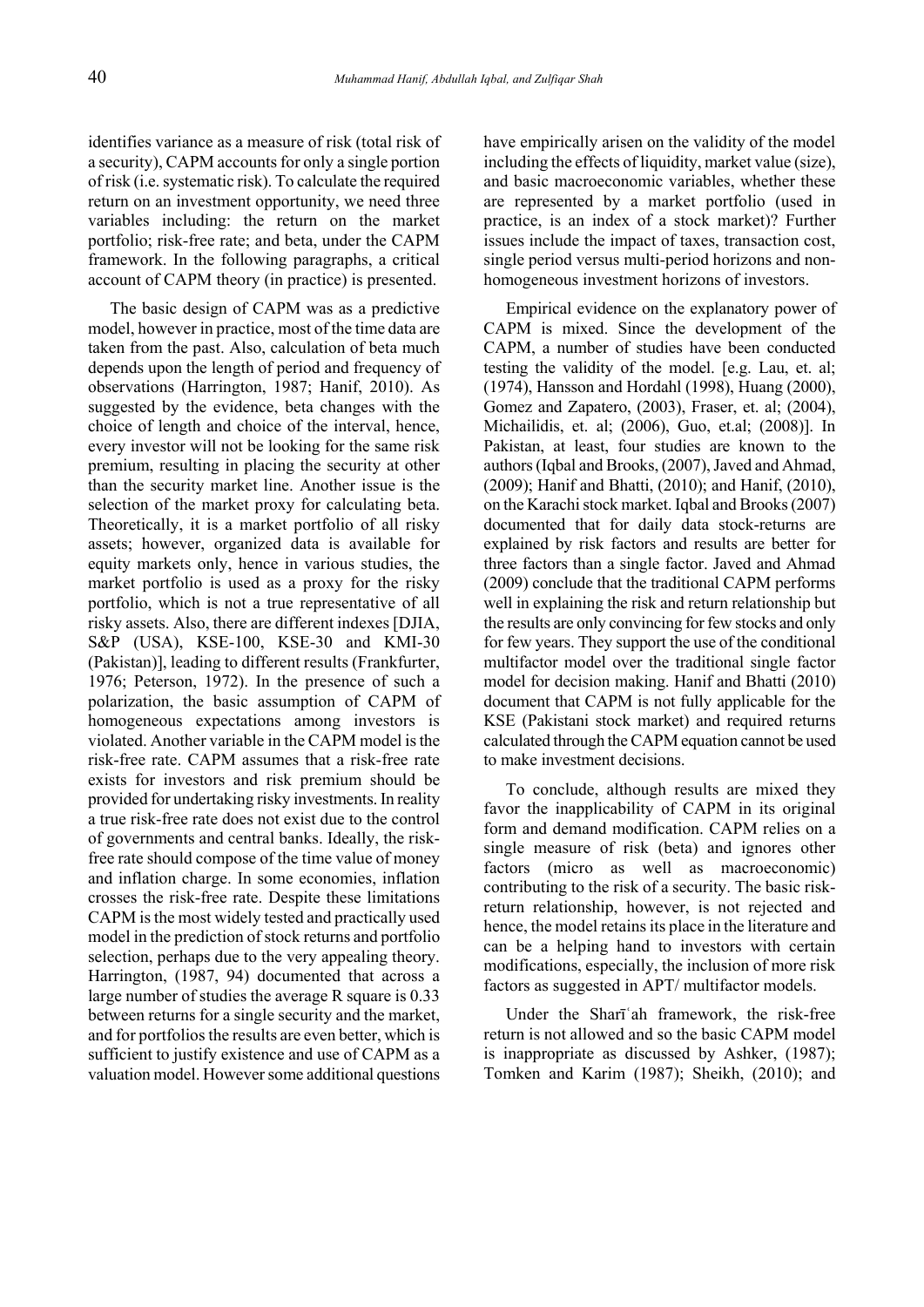Hanif, (2011). Replacement of the risk-free rate was suggested as the *zak* $\bar{a}h$  rate, NGDP growth, and inflation. Inflation is a more appropriate replacement than the other two variables, ensuring capital maintenance for the investor. This study will provide evidence on application and anomalies of CAPM and its modified form [SCAPM] from an emerging market on a sample of Sharī 'ah compliant securities.

#### **3. Institutional Settings**

The stock market in Pakistan consists of three stock exchanges i.e. Karachi Stock Exchange (KSE-100), Lahore Stock Exchange (LSE-30) and Islamabad Stock Exchange (ISE-10). KSE was established in 1947. LSE was established under the Companies Act 1913 on  $5<sup>th</sup>$  October 1970 and started working by December  $1970^{(5)}$ . The Islamabad Stock Exchange (ISE) was incorporated as a limited company on  $25<sup>th</sup>$ October 1989 in the Islamabad capital territory of Pakistan $^{(6)}$ . The capital market is regulated by the Securities and Exchange Commission of Pakistan (SECP) established in 1997 (earlier known as Corporate Law Authority, established in 1947). KSE is the main national market. Although the decade of 1960's is known for industrialization in Pakistan and the number of total companies rose to 318 in 1971 (Qayyum and Kemal, 2006), however, the momentum could not last for a longer period and in the 1970s government started and completed mass nationalization. The nationalization policy was reversed in the late 1980s and massive privatization started. In the early 1990s, reforms took place in the capital market, whereby the market opened for international investors; repatriation of investment proceeds was allowed; the economy was deregulated; establishment of commercial banks in the private sector was permitted; the foreign exchange market liberalized and the opening and maintenance of foreign currency accounts was allowed. As a result of these measures the stock market showed tremendous progress and the number of companies listed on KSE rose to 542 and the market was ranked third after Argentina and Columbia in 1991 (Qayyum and Kemal, 2006). In the first decade of the  $21<sup>st</sup>$  century, KSE displayed tremendous performance and was declared the bestperforming stock exchange in 2002 by the international magazine "Business Week" $(7)$ . After liberalization and reforms, the KSE-100 index showed tremendous upward movement from 1,989 in July 1997 to 15,125 in March 2008. Figure 1 shows trends in the KSE Index during the study period (2001-10). As at January 1, 2001, the index value was 1,462, which reached its highest point of 15,125 on March 3, 2008 and declined to 7,202 on April 1, 2009, and reached 12,359 on January 3, 2011, displaying an average annual growth of about 33%.



*Source: Authors*

(7) http://lse.com.pk/#/LSE/History.aspx accessed on 28/05/2014.

<sup>(5)</sup> http://lse.com.pk/#/LSE/History.aspx accessed on 28/05/2014.

<sup>(6)</sup> http://ise.com.pk/ accessed on 28/05/2014.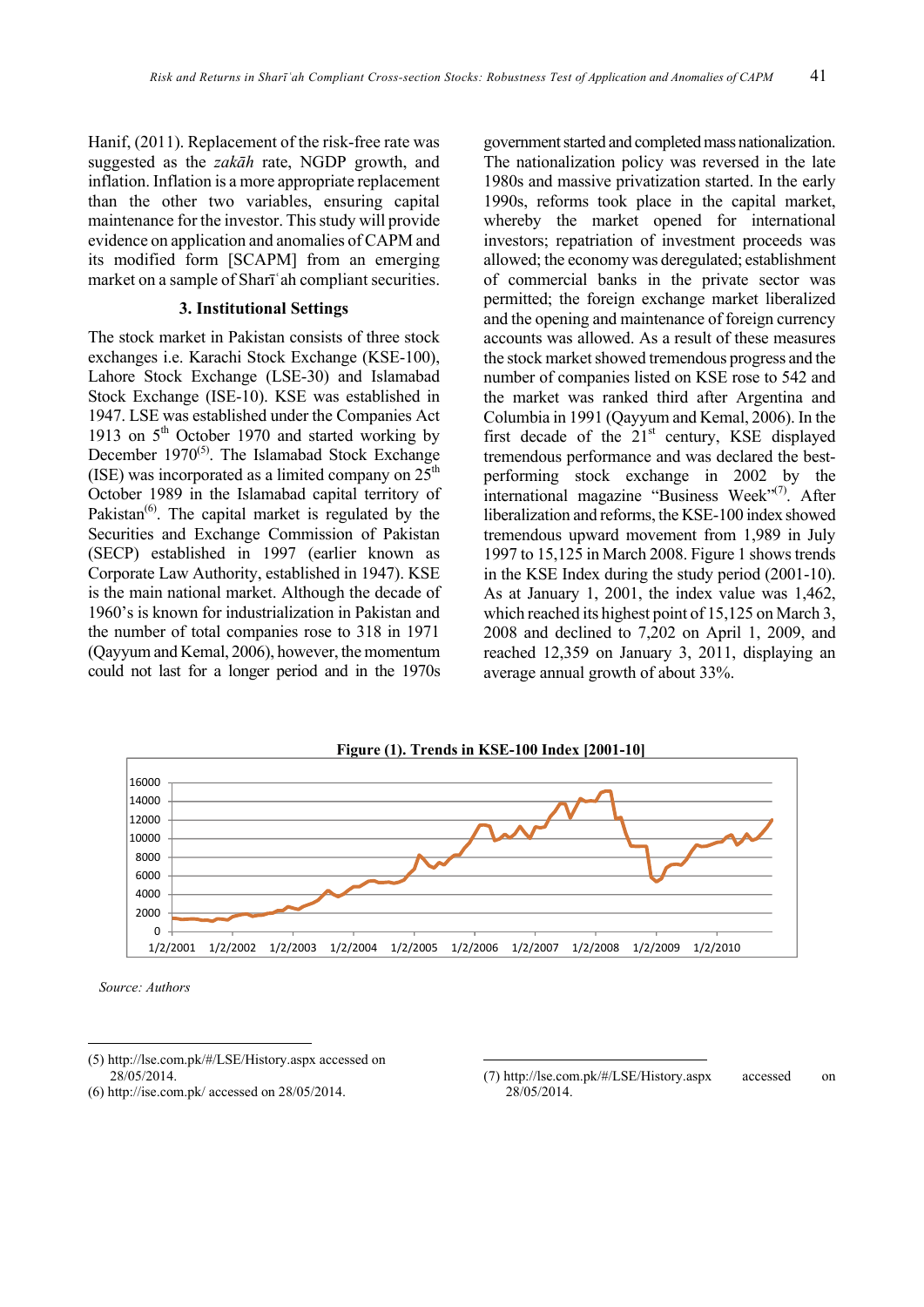In Pakistan, *Al-Meezan* Investment Management Ltd (AIML), took the initiative and started the screening of KSE listed securities through Sharī'ah compliance filters and developed the KSE-*Meezan* Index (KMI-30). Tests of Shart ah compliance of stocks is done under the guidance of qualified and reputed Shari<sup>'</sup>ah experts. For a stock to be Sharī'ah compliant, based upon KMI criteria, it must meet all the six key tests given below.

- *i.* The core business of the company must be halal *(not prohibited by Islamic law) and in line with the dictates of Shar<sup><i>i*</sup>ah.</sup>
- *ii. Debt to Assets ratio should be less than 40%. Debt, in this case, is classified as any interest bearing debt.*
- *iii.* The ratio of Shar**ī** `ah non-compliant investments *to total assets should be less than 33%.*
- *iv.* The ratio of Shar**ī** `ah non-compliant income to *total revenue should be less than 5%, and any dividend received by IFI must be given to charity in a proportional amount.*
- *v. The ratio of illiquid assets to total assets should be at least 20%.*
- *vi. The market price per share should be greater than the value of net liquid assets per share.*

With the introduction of screening for Shari<sup>'</sup>ah compliance of securities listed on KSE, investment opportunities for the Islamic financial industry have been increased and one can expect an increase in investments and liquidity of IFIs in the local market.

#### **4. Purpose of Study**

This study is intended to understand and document the impact of the market index on the pricing of Sharī ah compliant securities and explain variations in stock returns on the Karachi Stock Exchange (KSE). This study shall test the comparative performance of CAPM and SCAPM on a sample of Shari ah compliant securities during the period of 2001-10. This study shall also uncover CAPM anomalies (if any) due to size, book to market, cash flow yield and price-earnings ratio. In summary, the following are the research objectives of the study:

(a) To document the significance of the relationship and impact of the KSE-100 index on stock returns and Shari'ah compliant securities' pricing in the Pakistani market through the application of CAPM and SCAPM.

(b) To test the impact of market returns on purpose-built portfolios based on size, book to market, cash flow yield, and price to earnings in variations of stock returns.

Based on the literature cited above, the following hypothesis are proposed for testing.

 $H_1$ : Market index has a significant impact on the variation of stock returns for Sharī'ah compliant securities.

#### *Sub Hypothesis:*

(i) Proxy of inflation used in SCAPM is a better explanatory of intercept than risk-free rate used in CAPM.

(ii) CAPM anomalies including size, book to market, cash flows and earnings are present in the domestic market.

#### **5. Research Methodology**

The sample includes 100 companies screened by Shari'ah experts at AIML as at December 31, 2009. All Securities forming KMI-30 are included being part of the list of 100 companies. Security prices were taken from DataStream and any missing price of a company was obtained through the KSE website and ksestocks.com. Firm-specific variables are calculated directly from the balance sheets of companies, prepared by the State Bank of Pakistan. Out of 100, three financial companies were taken out and the final sample formed 97 companies only. Monthly data for ten years (2001 to 2010) was used to test the impact of the market index on security prices. The risk-free rate is obtained from the national savings scheme of regular income certificates (National Savings, 2012). Analysis was conducted through Eviews-8 software. Prices were converted into returns by applying the formula:

$$
R_t = \ln (P_t/P_{t-1}) \tag{1}
$$

Where,  $\ln$  is the natural log;  $R_t$  is the return in month t;  $P_t$  is the price in month t; and  $P_{t-1}$  is the price in the previous month. Prior empirical studies have used both discrete and logarithmic returns. Strong (1992) offers an excellent review of the relevant literature. In our study, we use prices, adjusted for dividends, to estimate returns. Therefore,  $R_t$  reflects the returns inclusive of both capital gains and dividend yield.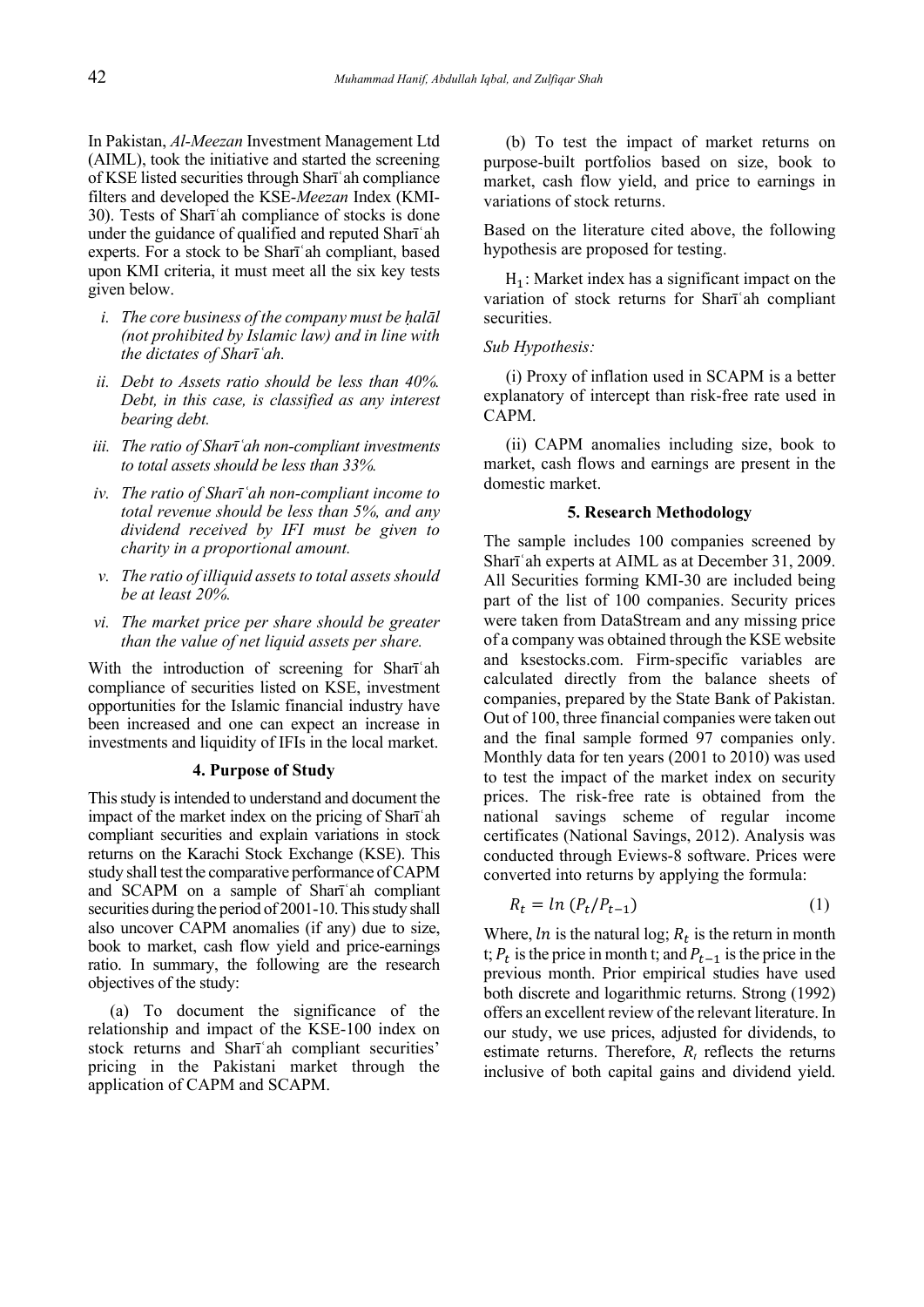From balance sheet analysis, for each company size (market price x number of shares), B/M (book value) per share/ market price per share) and P/E (market price per share/ earnings per share) and CFY (cash flow/market price) is calculated. After obtaining required data we run multiple regression tests. First regression on the whole sample, second regression on big companies and third on small companies, sorted on the basis of market value in order to note the difference. Further, we also run regressions by breaking the whole sample into two portfolios (high B/M and low B/M) annually on the basis of the book to market ratio, and cash flow yield (high CFY and low CFY) and on the basis of the price earnings ratio (high PER and low PER). We test the basic equation of CAPM with certain modifications. We also test the Shari'ah compliant asset pricing model (SCAPM), by replacing RFR with inflation (Hanif, 2011). Changes in the Consumer Price Index (CPI) is used as a proxy for inflation in our model. In accordance with the Islamic ideology that no investment should generate a risk-free return, we use the rate of inflation to proxy  $R_f$ (the risk-free asset) in the conventional CAPM. Black (1972) proposed an equilibrium model similar to that of CAPM which does not require the existence of a risk-free rate. This model is commonly known as a zero-beta CAPM, in which investors create a portfolio of risky assets that have 'zero' covariance with the market portfolio, as follows:

$$
E(R_i) = E(R_z) + B_i [E(R_m) - E(R_z)] \tag{2}
$$

Where  $E(R_z)$  is the return expected from the zerobeta portfolio Z (which has the minimum variance of all available portfolios and is uncorrelated with the market portfolio). The main implication of the zerobeta model is that beta is still the correct measure of systematic risk and has linear properties, however, it also implicitly assumes that 'short-sales' are possible. The use of inflation to proxy the risk-free rate assumes that inflation is uncorrelated with the market return. Past empirical evidence has been mixed on this premise (Gultekin, 1983). The following regression models are tested in this study:

$$
R_{pt} - R_f = \alpha + B_{pt} (R_m - R_f) + \varepsilon
$$
 (3)

$$
R_{pt} - N_t = \alpha + B_{pt} (R_m - N_t) + \varepsilon
$$
 (4)

Where,  $R_{pt}$  is portfolio return,  $R_f$  is risk free rate,  $B_{nt}$  is beta of the portfolio and  $R_m$  is the market return,  $\varepsilon$  is error term assuming with zero mean,  $\alpha$  is the intercept and  $N_t$  is inflation.

#### **6. Results and Discussions**

This section includes testing of CAPM, SCAPM. calculation of return differences based upon size, B/M, PER, and CFY. It also includes descriptive statistics, multicollinearity tests, and regression analysis based on purpose-built portfolios of stock returns. In order to achieve the research objectives and testing of hypothesis, this study conducted the following analysis using EViews 8 and MS Excel software. We used the OLS regression technique for capturing the influence of the market index (independent variable) on returns for our Shari ah compliant sample (dependent variable). We test for the impact of the market index on average returns of our Shart ah compliant sample, big (market cap) companies' portfolio, small (market cap) companies' portfolio, a high book to market companies' portfolio, low book to market companies' portfolio, high PER companies' portfolio, low PER companies' portfolio, high CFY companies' portfolio and low CFY companies' portfolio.

#### (A) Descriptive Statistics and Trends

Descriptive statistics are presented in Table 1. Mean values are very close to the median, which shows that data is normal and almost free of effects of outliers. The highest level of variation was found in low CFY, followed by returns of low B/M, big companies, high PER and average returns of the sample. The single highest figure of standard deviation is found in KSE index returns, followed by low CFY, the big company portfolio and least variation for the risk-free rate. The maximum monthly change was found in returns of big companies (based on market capitalization), followed by KSE returns, low PER, and high B/M portfolios returns, while least in RFR. Trends in return series are presented in graphical form in Figures 2 to 6 in the appendix.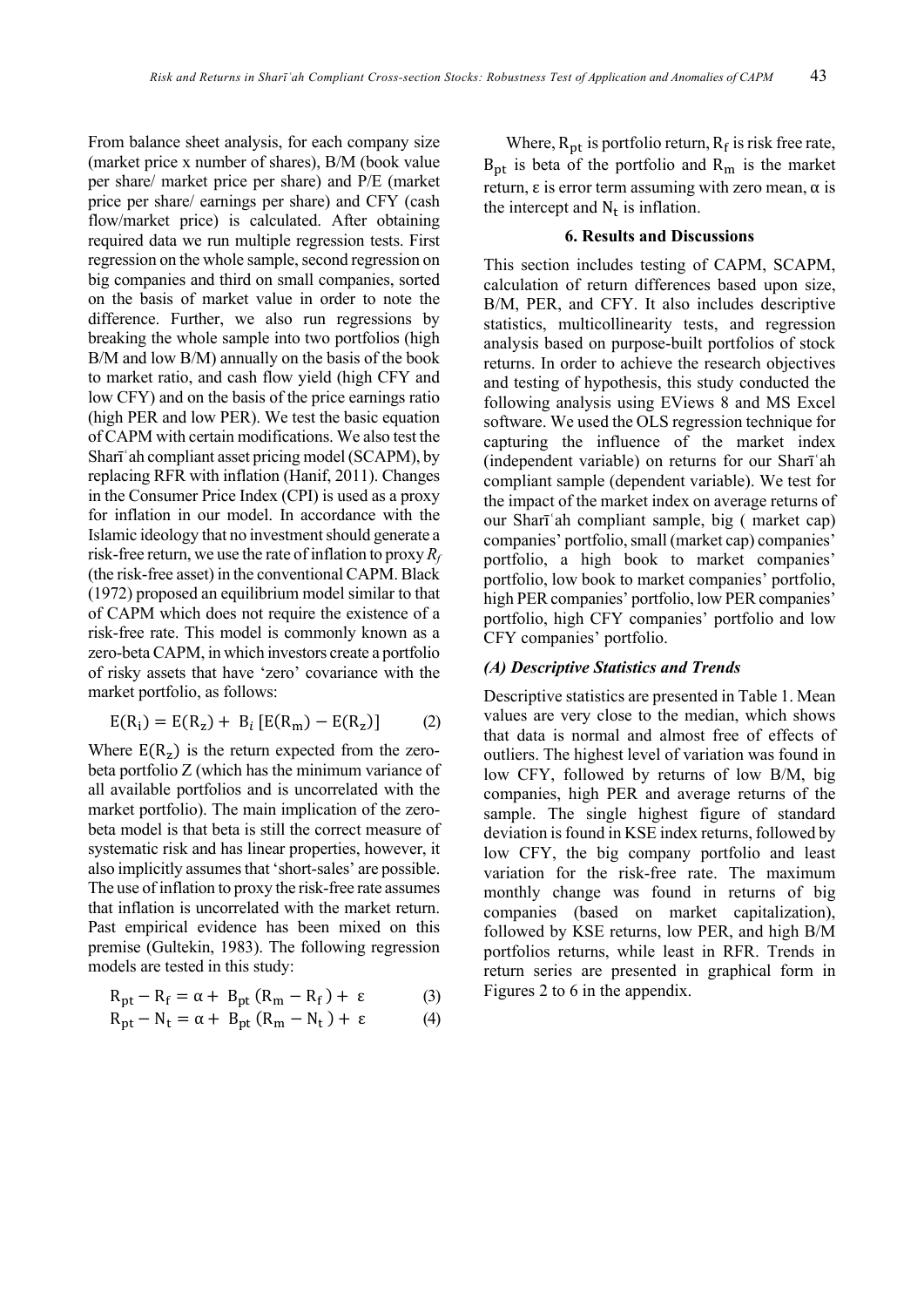| <b>Description</b> | KSE     | SΑ      | <b>RFR</b> | ΡI    | High-<br><b>PER</b> | Low-<br><b>PER</b> | High<br>B/M | Low<br>B/M | Big     | <b>SMALL</b> | High<br><b>CFY</b> | Low<br><b>CFY</b> |
|--------------------|---------|---------|------------|-------|---------------------|--------------------|-------------|------------|---------|--------------|--------------------|-------------------|
| <b>Mean</b>        | 0.017   | 0.010   | 0.008      | 0.008 | 0.009               | 0.015              | 0.016       | 0.007      | 0.009   | 0.014        | 0.020              | 0.007             |
| Median             | 0.019   | 0.008   | 0.008      | 0.006 | 0.007               | 0.011              | 0.013       | 0.008      | 0.014   | 0.008        | 0.020              | 0.010             |
| St. Dev.           | 0.089   | 0.062   | 0.002      | 0.009 | 0.064               | 0.073              | 0.071       | 0.066      | 0.079   | 0.061        | 0.065              | 0.072             |
| C. of Var.         | 5.321   | 6.064   | 0.218      | 1.121 | 7.355               | 4.928              | 4.289       | 9.508      | 8.453   | 4.349        | 3.11               | 10.41             |
| <b>Kurtosis</b>    | 5.844   | 0.919   | $-0.92$    | 0.706 | 0.165               | 1.028              | 0.860       | 0.560      | 3.197   | 0.008        | 0.2828             | 1.212             |
| <b>Skewness</b>    | $-1.21$ | $-0.58$ | 0.127      | 0.796 | $-0.414$            | $-0.380$           | $-0.285$    | $-0.505$   | $-0.89$ | 0.107        | $-0.377$           | $-0.717$          |
| <b>Maximum</b>     | 0.241   | 0.147   | 0.013      | 0.033 | 0.144               | 0.223              | 0.209       | 0.141      | 0.242   | 0.162        | 0.1698             | 0.1533            |
| Count              | 120     | 120     | 120        | 120   | 120                 | 120                | 120         | 120        | 120     | 120          | 108                | 108               |

**Table (1). Descriptive Statistics of Return Series-CAPM** 

Source: Authors

KSE = Market; SA = Sample Average; RFR = Risk free rate; PI = Inflation; PER = Price-earnings ratio; B/M = Book-market ratio; and  $CFY = Cash flow$  yield

#### *(B) Differences in Stock Returns*

The differences in stock returns are presented in Table 2. Under size-based portfolios, although results are mixed and out of ten monthly and annual returns, five are positive and five are negative, however, overall results for ten years of SMB are positive. In fact, small firms outperformed big firms by 0.46% on average per month and 5.61% on average per year during the sample period (2001-10). As per CAPM theory, beta coefficient of small firms should be high and of big firms should be low, given the returns provided to (required by) investors. In the case of the book to market distribution for the sample (as high B/M and low B/M), results are calculated as HML (average returns of the high book to market companies minus average returns on the low book to market companies). High B/M companies have outperformed low B/M companies in monthly average returns as well as annually. Out of ten years' figures, seven times HML is positive and only three times is it negative. In fact high B/M companies have provided superior returns to investors at an average of  $0.95\%$ per month and 11.50% per year. As per CAPM theory, beta coefficient of high B/M companies should be more than that of low B/M companies.

| <b>Description</b>               | 2001     | 2002      | 2003      | 2004     | 2005      | 2006   | 2007     | 2008    | 2009      | 2010     | Average   |
|----------------------------------|----------|-----------|-----------|----------|-----------|--------|----------|---------|-----------|----------|-----------|
| <b>SMB-Monthly</b>               | 0.0187   | $-0.0189$ | $-0.0012$ | 0.0208   | $-0.0143$ | 0.0115 | 0.0083   | 0.0431  | $-0.007$  | $-0.014$ | 0.0046    |
| <b>SMB Annually</b>              | 0.2246   | $-0.2272$ | $-0.0146$ | 0.2496   | $-0.1717$ | 0.1378 | 0.0999   | 0.5174  | $-0.0849$ | $-0.167$ | 0.0561    |
| <b>HML B/M</b><br><b>Monthly</b> | 0.0187   | 0.0078    | $-0.0017$ | 0.019    | $-0.0011$ | 0.014  | 0.0007   | 0.0128  | 0.023     | $-0.004$ | 0.0095    |
| <b>HML B/M</b><br>Annually       | 0.2238   | 0.0938    | $-0.0210$ | 0.228    | $-0.0137$ | 0.1684 | 0.008    | 0.1536  | 0.3595    | $-0.051$ | 0.1150    |
| <b>HML PER</b><br><b>Monthly</b> | $-0.009$ | $-0.0062$ | 0.0053    | $-0.021$ | $-0.0084$ | 0.0023 | $-0.004$ | 0.0043  | $-0.0260$ | 0.0022   | $-0.0062$ |
| <b>HML PER</b><br>Annually       | $-0.112$ | $-0.0748$ | 0.0644    | $-0.260$ | $-0.1010$ | 0.0273 | $-0.050$ | 0.05252 | $-0.3128$ | 0.0269   | $-0.0741$ |
| <b>HML CFY</b><br><b>Monthly</b> |          | 0.0026    | $-0.0019$ | 0.0213   | 0.0196    | 0.0142 | 0.0085   | 0.0243  | 0.0329    | 0.0037   | 0.0139    |
| <b>HML CFY</b><br>Annually       |          | 0.0321    | $-0.023$  | 0.2561   | 0.2353    | 0.1711 | 0.1022   | 0.2925  | 0.3957    | 0.0450   | 0.1675    |

**Table (2). Differences in Stock Returns based on Size, B/M, PER and CFY** 

*Source: Authors*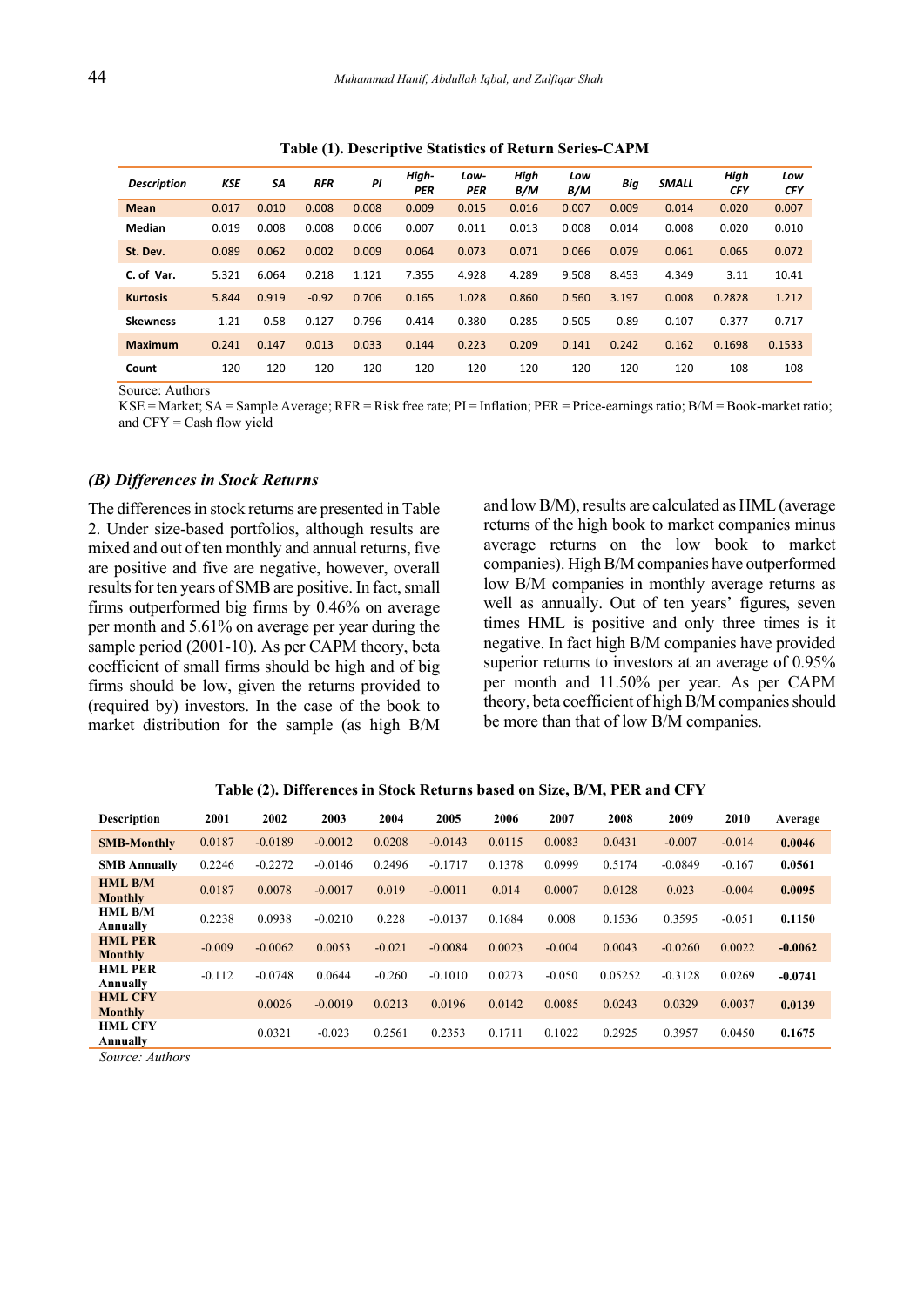In the case of the price-earnings ratio (PER), the whole sample is broken down from median PER into two parts (portfolios) as high PER and low PER portfolios. Results are presented as HML-PER (returns on high PER minus low PER portfolios). Out of ten averages of monthly, as well as an annual return; six times low PER portfolio showed better results than high PER portfolios and on average, low PER displayed superior results of 0.62% per month and 7.4% per year. As per the CAPM model, the beta coefficient should be more for low PER companies as compared to high PER companies based on returns. In order to document the impact of cash flow, this study divided the sample into two portfolios based on median CFY. The difference in average returns was calculated on monthly as well as on an annual basis. The monthly average difference in returns was 1.39% while annually it amounted to 16.75%. As per CAPM beta of HCFY should be more than LCFY. To test the theory of CAPM, we conducted regression analysis based on size, B/M, PER and CFY, and the results are reported in the next section.

#### *(C) Regression Results*

As per CAPM, the market index captures the variation in returns of companies and beta coefficient represent systematic risk, hence, we start the analysis by applying the basic model of CAPM and the results are presented in Panel-A of Table 3. According to the results, the overall explanation of variation in stock returns is 70% and the market beta coefficient is 62%. The intercept is statistically insignificant; hence, the rate on regular income certificate (RIC) used in this study is a good proxy for the risk-free return. DurbinWatson statistics is appropriate and the results appear reliable. The fitness of model to data is good as depicted by F statistics at the1% significance level. Risk premium represented by beta is statistically significant at the 1% level, however, the market coefficient is 62% which means the market explains variations up to this level and 38% of variation in stock returns is contributed by other factors. As we are working with a special sample of companies, which are Sharī 'ah compliant and the concept of the risk free rate is not present under the Islamic financial system, we replace risk-free returns in the basic model of CAPM with inflation, as suggested by Hanif, (2011), and the results are presented in Panel-A of Table 3. According to the results, the adjusted R square, beta coefficient of the market and F statistics have shown a slight improvement, however, the Durbin-Watson statistic has fallen slightly. We can conclude that in the local market, during the period under review, the behavior of the risk-free rate and inflation remained similar / complementary and also SCAPM is equally practicable in addition to CAPM for investigatin stock return beahvior. In fact, we obtained slightly better results through SCAPM as compared to the basic equation of CAPM. Although in calculation it does not make much difference, however, theoretically, SCAPM is recommended for valuation under the Islamic financial system. As this study has regressed the risk premium only, by deducting risk-free rate from average portfolio returns as well as from market index returns, hence, ideally, the intercept should be zero. Although negative intercept is about  $1/6<sup>th</sup>$  of  $1\%$ per month, however, is statistically insignificant.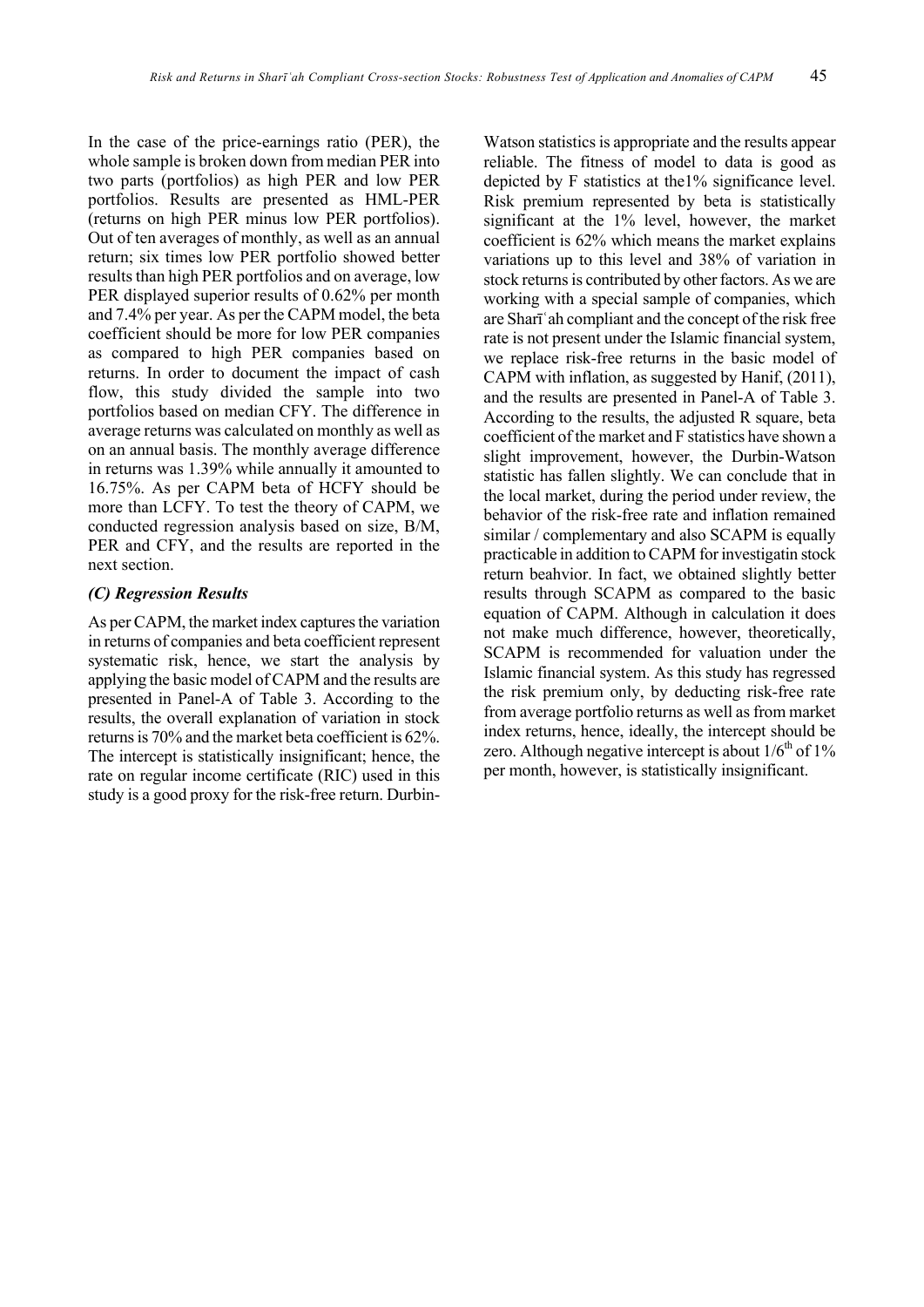| Table (3). Results of Regressions based on Size, B/M, PER, CFY |  |  |
|----------------------------------------------------------------|--|--|
|                                                                |  |  |

 $(1)R_{pt} = R_f + B_j (R_m - R_f) + \varepsilon$   $(2) R_{pt} = P I_t + B_j (R_m - P I_t) + \varepsilon$ 

| <b>Description</b>                             | Intercept<br>(T value)   | Durbin-Watson<br><b>Stat</b> | Adj. R Square | F-Stat<br>(Significance $F$ ) | <b>Coefficient-Rm</b><br>(T and P value) |
|------------------------------------------------|--------------------------|------------------------------|---------------|-------------------------------|------------------------------------------|
| Panel-A:<br><b>Whole Sample</b><br>Sample-CAPM | $-0.0018$<br>$(-0.56)$   | 1.833                        | 0.703         | 279<br>(0.00)                 | 0.624<br>$(16$ and $0.00)$               |
| Sample-SCAPM                                   | $-0.0016$<br>$(-0.50)$   | 1.804                        | 0.708         | 289<br>(0.00)                 | 0.635<br>$(17$ and $0.00)$               |
| Panel-B:<br><b>Size Based</b>                  |                          |                              |               |                               |                                          |
| <b>B-Portfolio CAPM</b>                        | $-0.0057$<br>$(-1.83)$   | 2.102                        | 0.816         | 529<br>(0.00)                 | 0.807<br>$(23$ and $0.00)$               |
| <b>B-Portfolio SCAPM</b>                       | $-0.0056$<br>$(-1.7929)$ | 2.090                        | 0.821         | 547<br>(0.00)                 | 0.8130<br>$(23$ and $0.00)$              |
| S-Portfolio CAPM                               | 0.0019<br>(0.44)         | 1.747                        | 0.406         | 82<br>(0.00)                  | 0.442<br>$(09$ and $0.00)$               |
| S-Portfolio SCAPM                              | 0.0022<br>(0.50)         | 1.714                        | 0.422         | 88<br>(0.00)                  | 0.459<br>$(09$ and $0.00)$               |
| Panel-C<br><b>Book/Market Based</b>            |                          |                              |               |                               |                                          |
| H-B/M-Port- CAPM                               | 0.0028<br>(0.71)         | 2.021                        | 0.619         | 195<br>(0.00)                 | 0.629<br>$(14$ and $0.00)$               |
| H-B/M-Port-SCAPM                               | 0.0030<br>(0.75)         | 1.993                        | 0.630         | 204<br>(0.00)                 | 0.641<br>$(14$ and $0.00)$               |
| L-B/M-Port- CAPM                               | $-0.0066*$<br>$(-1.95)$  | 1.790                        | 0.688         | 264<br>(0.00)                 | 0.618<br>(16and 0.00)                    |
| L-B/M-Port-SCAPM                               | $-0.0064$<br>$(-1.86)$   | 1.769                        | 0.696         | 274<br>(0.00)                 | 0.629<br>$(17$ and $0.00)$               |
| Panel-D<br><b>Earnings Based</b>               |                          |                              |               |                               |                                          |
| H-PER-Port- CAPM                               | $-0.0046$<br>$(-1.36)$   | 1.719                        | 0.664         | 237<br>(0.00)                 | 0.587<br>$(15$ and $0.00)$               |
| H-PER-Port-SCAPM                               | $-0.0044$<br>$(-1.27)$   | 1.695                        | 0.673         | 246<br>(0.00)                 | 0.5998<br>$(11$ and $0.00)$              |
| L-PER-Port- CAPM                               | 0.0009<br>(0.23)         | 2.028                        | 0.636         | 209<br>(0.00)                 | 0.658<br>$(14$ and $0.00)$               |
| L-PER-Port-SCAPM                               | 0.0011<br>(0.27)         | 2.005                        | 0.646         | 218<br>(0.00)                 | 0.670<br>$(14$ and $0.00)$               |
| Panel-E<br><b>Cash Flows Based</b>             |                          |                              |               |                               |                                          |
| HCFY-Port- CAPM                                | 0.0056<br>(1.43)         | 2.028                        | 0.612         | 170<br>(0.00)                 | 0.577<br>$(13$ and $0.00)$               |
| HCFY-Port-SCAPM                                | 0.0056<br>(1.37)         | 1.981                        | 0.623         | 178<br>(0.00)                 | 0.590<br>$(10 \text{ and } 0.00)$        |
| LCFY-Port-CAPM                                 | $-0.0095*$<br>$(-2.42)$  | 1.651                        | 0.689         | 238<br>(0.00)                 | 0.678<br>$(15$ and $0.00)$               |
| <b>LCFY-Port-SCAPM</b>                         | $-0.0095$<br>$(-2.39)$   | 1.6373                       | 0.698         | 248<br>(0.00)                 | 0.688<br>$(13$ and $0.00)$               |

*Source: Authors* 

\*Significant

Table 3 shows results of the whole sample as a single portfolio under CAPM and SCAPM under Panel-A, where results of SCAPM are slightly better. Also, results of regression size based [big and small] portfolios are presented in Panel-B, where the beta coefficient of big (0.80) is much higher than small (0.44). Ideally, the beta of small should be more than big given the superior returns, as per CAPM theory; hence, a question mark on the applicability of the model is raised. Results of CAPM and SCAPM based on book/market are presented in Panel-C which are not in line with the theory of CAPM. Under Panel-D results based on cash flows are presented which are also not in line with theory, however, in the case of earnings (Panel-E), results are in line with the theory.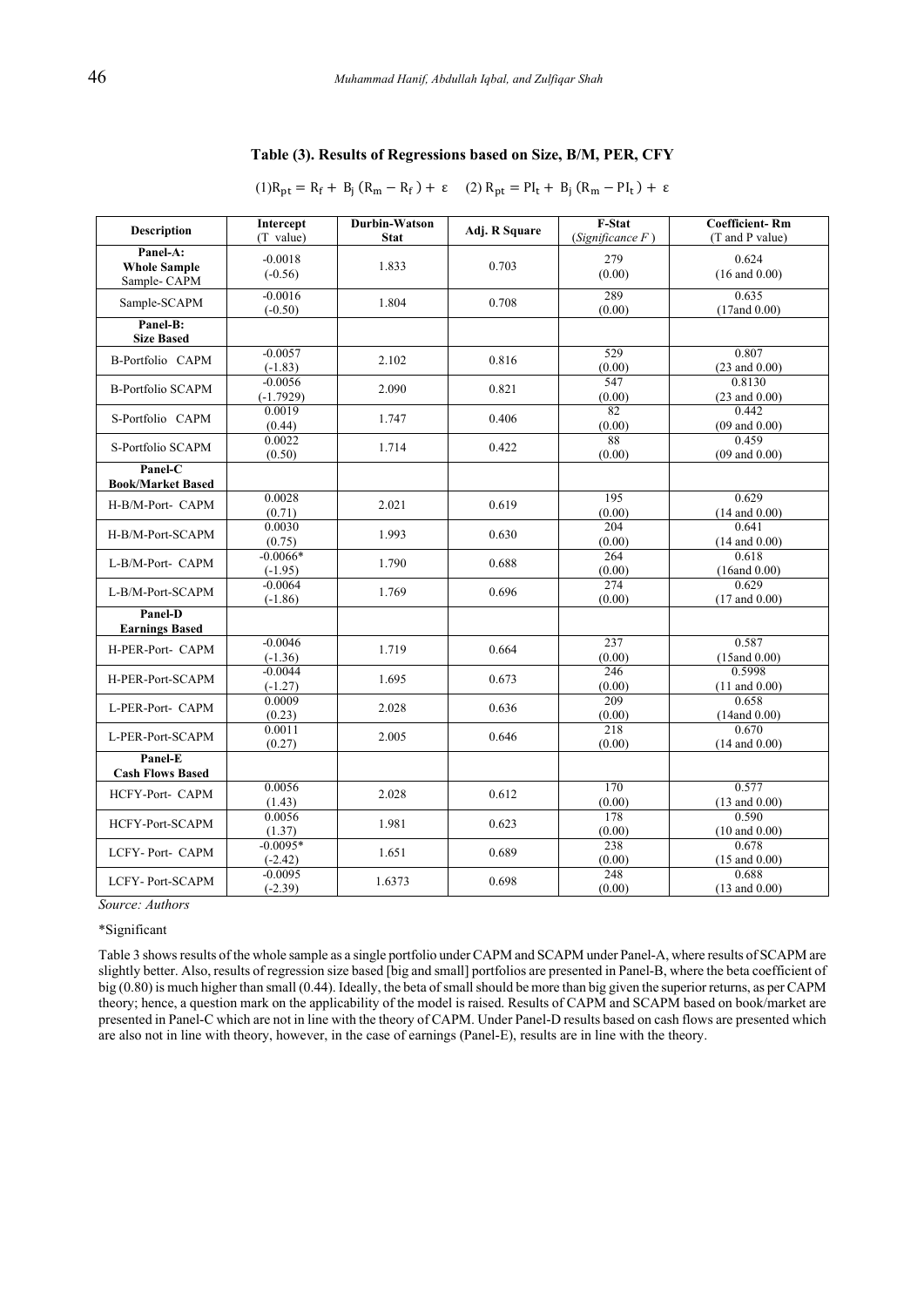In order to check the validity of CAPM across crosssectional returns, we divided the sample into two portfolios including big and small, based upon market capitalization of the underlying companies. Regression results of big (size based) portfolio are presented in Panel-B of Table 3. In the case of big companies, results are even better and during the period under review the market index explained variation up to 80%, at the 1% significance level. The intercept is statistically insignificant, in line with theory, as we regressed excess return of market and Sharī'ah compliant sample. The value of the adjusted R square reached 81% with good Durbin-Watson statistics. Overall fitness of model is good as depicted by a high F statistic at a 1% significance level. One of the reasons for the high association of big companies with the market index is the makeup of the market index itself (8). In order to test SCAPM, on the big companies' portfolio, we ran another regression by replacing RFR with inflation and the results are presented in Panel-B of Table 3. According to results, we found a slight improvement in the value of adjusted R square, beta coefficient of market and value of F statistics while there was a minor reduction in value of the Durbin-Watson statistics. So again SCAPM with a proxy of inflation performed better than CAPM. After documenting evidence on big companies' portfolio, we tested the impact of the market index on returns of small companies' (size based) portfolio by using CAPM as well as SCAPM and results are presented in Panel-B of Table 3. According to the results, the value of the adjusted R square is just 40% as opposed to 70% for the whole sample and 81% for big companies, with a reasonably good value of Durbin-Watson statistics. The beta coefficient of the market is just 44% at the 1% significance level depicting that the market explains only 44% variation in cross-sectional stock returns of small companies. Overall the model fit is good as depicted by the F statistics at the 1% significance level. Results for SCAPM with the inflation proxy instead of the risk-free rate are presented in Panel-B of Table 3. According to the results, we found the slightly better coefficient of the market index, the

value of adjusted R square and value of F statistics, while a minor decrease in value of Durbin-Watson statistics, clearly, the inflation proxy is superior over the risk-free rate. As we discussed in the previous section and presented in Table 2, on the basis of size, small companies have outperformed big companies as far as the average returns of the period under review is concerned, hence as per CAPM, the beta coefficient of small companies' portfolio should be higher in order to match the actual/required returns by investors. However, the beta coefficients of small companies are lower than the sample-portfolio and portfolio of big companies. This phenomenon raises a question as to the application of CAPM as a market equilibrium model. Beta is the only risk measure under CAPM and portfolios with higher beta require higher returns and vice versa. However, in the case of small companies' portfolios with lower betas application of CAPM may/will mislead investors. Certainly there are other factors which proxy for risk and investors in small companies must not rely on CAPM alone as a pricing model.

After noticing the small firms' anomaly in CAPM, this research divided the sample into two portfolios based on the median book to market value, as high B/M and low B/M portfolios for further analysis. Regression results of high B/M portfolio are also presented in Panel-C of Table 3. As we have regressed the risk premium only, by deducting risk-free rate from average portfolio returns as well as from market returns, hence, ideally, the intercept should be zero. Although a negative intercept of less than 1% per month emerged, however, it is statistically insignificant. The value of the adjusted R square, as well as beta coefficient of the market index, is 62%, explaining about  $2/3<sup>rd</sup>$  of variations in stock returns. Overall fitness of model to data is good as depicted by F statistics Also, the Durbin-Watson statistic i signifies that the results are reliable; however the market beta is less than sample average beta. Likewise, when we replace the intercept proxy of CAPM (RFR) with inflation (PI) as suggested by Hanif,  $(2011)$  for Shari'ah compliant asset pricing model, the study obtained slightly better results, similar to the size based estimates, as explained earlier. The value of R square, the beta coefficient of the market index and F statistics slightly improved, while the Durbin-Watson statistics slightly decreased;

<sup>(8)</sup> KSE-100 index includes 34 big companies of each sector, while the remaining 66 companies are selected openly from the stock universe based on market capitalization; hence the use of market index as a proxy for portfolio of risky assets is itself questionable.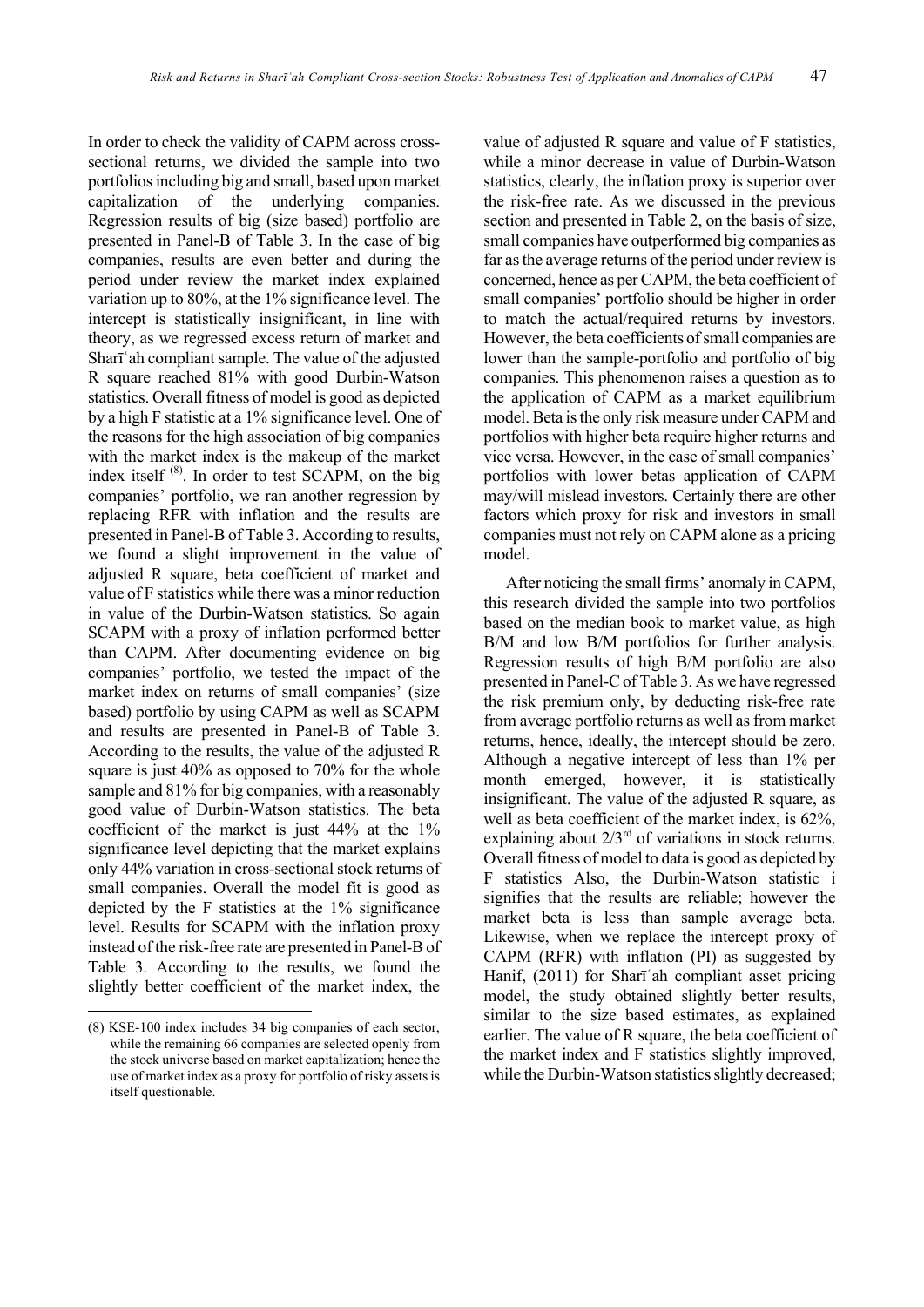once again SCAPM turned out to be slightly better than traditional CAPM. After documenting evidence on high B/M portfolio, we ran OLS regressions on low B/M companies' portfolio by using CAPM and SCAPM in parallel. According to results, the market index explains 61% variation in stock returns of the Sharī ah compliant sample. Intercept is insignificant, in line with theory as we deducted risk-free return from average sample returns as well as from market returns. Adjusted R square is 69% with a good value for the Durbin-Watson statistic, hence, our results are reliable. Overall fitness of model is good as depicted by F-statistics. To get more evidence on SCAPM, we ran another OLS regression by replacing the risk-free rate with inflation and results are presented in Panel-C of Table 3. We obtained slightly better coefficients for the market, value of adjusted R square and F statistic while a slight reduction in the value of the Durbin-Watson. In case of low book to market portfolio of companies based on the B/M ratio, the results almost match with the average returns of the whole sample during the period under review and the market index explained variation up to 69%, however, results for high B/M portfolios is less than for the sample average, in fact up to 62%. High B/M portfolio returns depend on less than  $2/3^{rd}$  of total variation, upon the market index of KSE-100. As discussed in the previous section and presented in Table 2 that on the basis of B/M ratio, high book to market portfolios outperform low book to market portfolios (by an average of 1% monthly and 12% annually, approximately), hence as per CAPM, the beta coefficient of the high B/M portfolio should be higher in order to match with actual/required returns by investors. However, the beta coefficient of the high B/M portfolio is not sufficiently high to capture excess returns (over low B/M). This phenomenon raises a question as to the application of CAPM as a market equilibrium model. Beta is the only risk measure under CAPM and portfolios with high beta require higher return and vice versa. However, in the case of high B/M portfolios, the beta coefficient (0.62) does not support the theory, hence, application of CAPM will mislead investors. Certainly there are other factors which proxy for risk and investors in high B/M companies must not rely on CAPM alone as a pricing model.

After noticing the high book to market firms' anomaly in CAPM, we divide the sample into two portfolios based on the median price-earnings ratio, as high PER and low PER portfolios for further analysis and the results are presented in Panel-D of Table 3. As per results, the market index explains above 58% of the variation in cross-sectional stock returns for high-PER Sharī ah compliant portfolio during the period under review at the 1% significance level. Overall fitness of model is good as depicted by F-statistics. The value of adjusted R square is 66%, very close to the sampleportfolio, with a good Durbin-Watson statistics. And results of SCAPM are slightly better than CAPM. Under SCAPM the value of the adjusted R square is high (67%), F statistics is better, the beta coefficient is high, and Durbin-Watson slightly reduced. Regression results of low PER portfolio are also presented in Panel-D of Table 3. According to the results, the market explains 65% of the stock return variation of low PER companies. The value of adjusted R square is 63% with Durbin-Watson statistics above 2. Overall the fit of the model is good as depicted by the F statistic. There is no problem of heteroskedasticity as depicted by the probability of the Wald F test. Results of SCAPM are slightly better than for the traditional CAPM with improved coefficient for the market, value of F statistic and adjusted R squared. As we listed above in Table 2, returns of low PER portfolios outperform high PER, hence, as per CAPM theory the beta coefficient of the low-PER portfolio should be higher than high-PER portfolios. The results support this theory; however whether beta is sufficiently high to compensate for the required return by investors is an interesting question as the difference with high-PER is only 7% in beta.The coefficient (beta) of the market only explains 65% which is less than the sample average and also 35% variation is left unexplained.

Results of regression based on CFY division are presented in Panel-E of Table 3. Overall variation explained by the market index is 57%, and 67% for HCFY and LCFY and the results of the SCAPM are slightly better than CAPM. However, beta coefficient of HCFY is less than for LCFY, which does not match theoretical expectations suggesting an anomaly in the CAPM model. The intercept of LCFY is significant, surprisingly, and in all other cases, remained insignificant. Based on these results, we cannot reject our hypothesis including sub-hypotheses.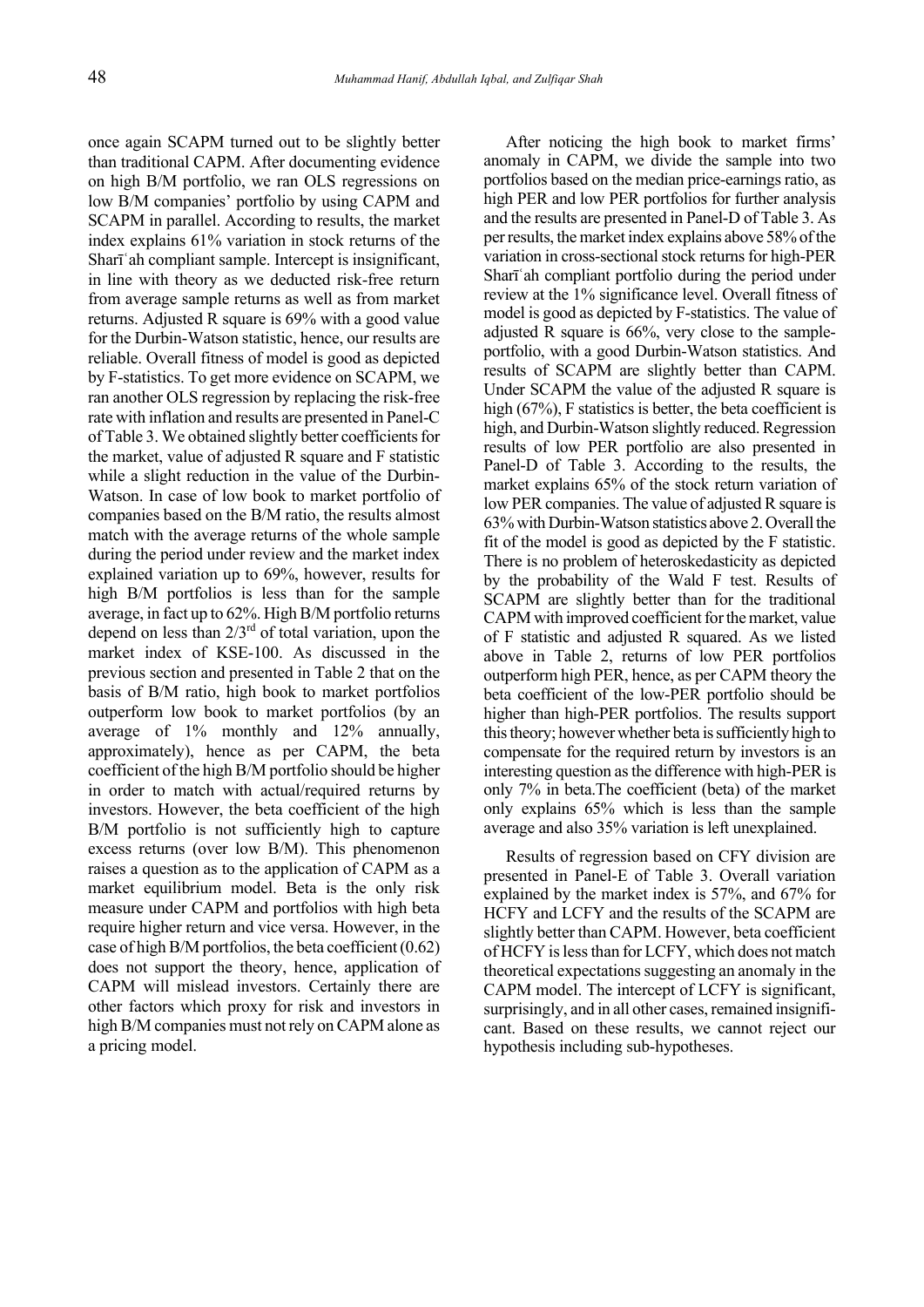#### **7. Conclusion**

In this study we test the capital asset pricing model (CAPM) and Shart and compliant asset pricing model (SCAPM) by dividing the sample on the basis of size (market cap), book to market ratio (B/M), cash flow yield (CFY) and price to earnings ratio (PER) for a sample of Shari ah compliant securities listed on the Karachi stock exchange during the period of 2001-10. We found slightly better results for SCAPM than CAPM and the risk-free rate and inflation index appear to have a similar influence. Based on monthly price observations, the market index explains some 60% to 70% variation in stock returns over the sample period and confirms the long run relationship between the market index and stock returns in the Karachi market. Evidence suggests that the market index acts as a strong proxy for risk. It is further documented that on the basis of size, CFY and book to market portfolios, the theory of CAPM could not support realized (required) returns by investors and beta coefficients were not sufficient to compensate for excess returns of small companies and high B/M companies. In the case of low PER portfolio, although beta coefficient were higher than high PER and support CAPM, however, the relationship with the market index is only 65% and the balance in variation in stock returns is left unexplained. As this study uses risk premiums in the regression models, the expected intercept is zero. Although we obtain some intercept values, most are statistically insignificant. We suggest that oin the basis of our findings CAPM/SCAPM has a prime role to play in gauging returns for Sharī'ah compliant securities on the Karachi exchange. The explanatory power of our models is up to 70%, so (of course) there are other risk factors, needed to be identified in addition to size, B/M, CFY, and PER. Future research should look to work on these and other factors Of course, our analysis is subject to limitations, Our analysis was conducted over the  $2001-10$  period and Sharī'ah compliant screening started only in 2008. Earlier, there was no such concept in the Karachi market, hence, at best we can say that these findings relate primarily to companies that found their place in the Sharī'ah compliant universe over 2009 onwards.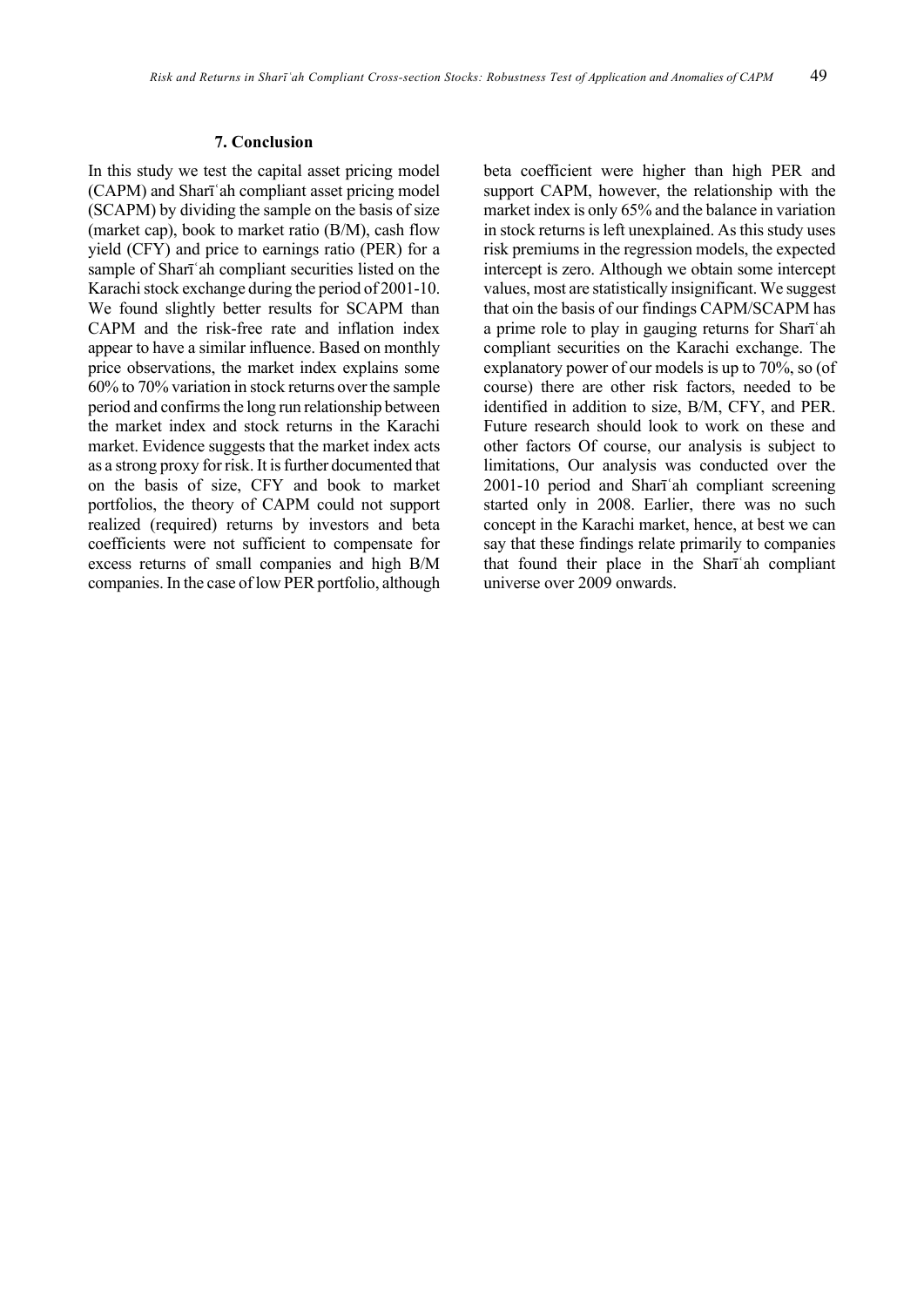#### **References**

- AAOIFI, (2007). *Shariía Standards. Accounting and Auditing Organisation for Islamic Financial Institutions*, P.O. Box 1176, Manama, Bahrain.
- Ashker, A.A.F., (1987). Islamic Business Enterprise. Beckenham, Croom Helm Limited.
- Black, F., (1972). Capital Market Equilibrium with Restricted Borrowing. *The Journal of Business* 45(3), 444-55.
- Carhart, M.M., (1997). On persistence in mutual fund performance. *Journal of Finance* Issue 52, 57-82.
- Derigs, U. and Marzban, S., (2008). Review and analysis of current Sharia-compliant equity screening practices. *International Journal of Islamic and Middle Eastern Finance and Management*, 1(4), 285-303.
- Fama, E.F. and French, K.R., (1992). The Cross-section of expected stock returns. *Journal of Finance* 47, 427-66.
- Frankfurter, G.M., (1976). The Effect of Market Indexes on the Ex-post performance of the Sharpe portfolio selection model. *Journal of Finance*, 31.
- Fraser, P., Hamelink, F., Hoesli, M. and Macgregor, B., (2004). Time-varying betas and the cross-sectional return-risk relation: evidence from the UK. *The European Journal of Finance* 10(4), 255-76. DOI:10.1080/13518470110053407.
- Gomez, JP. and Zapatero, F.,(2003). Asset pricing implications of benchmarking: a two-factor CAPM. *The European Journal of Finance* 9(4), 343-57. http://papers.ssrn.com/sol3/papers.cfm?abstract\_id=433842.
- Gultekin, N.B., (1983). Stock Market Returns and Inflation: Evidence from Other Countries. *The Journal of Finance*, 38(1), 49-65.
- Guo, H., Neely, C. J. and Higbee, J. (2008), Foreign Exchange Volatility Is Priced in Equities. *Financial Management*, 37: 769–790. doi: 10.1111/j.1755- 053X.2008.00034.x.
- Hanif, M. and Bhatti, U., (2010). Validity of CAPM: Evidence from KSE. *European Journal of Economics, Finance & Administrative Sciences* 20, 148-61.
- Hanif, M., (2010). Testing Application of CAP-Model on KSE-Pakistan. A case study on tobacco sector. *Management Accounting*,19(3), 16-20.
- Hanif, M., (2011). Risk and Return under Sharī'ah Framework: An Attempt to Develop Sharī'ah Compliant Asset Pricing Model-SCAPM. *Pakistan Journal of Commerce and Social Sciences* 5(2), 283-92.
- Hansson, B. and Hordahl, P., (1998). Testing the conditional CAPM using multivariate GARCH-M. *Journal of Applied Financial Economics* 8, 377-388. DOI:10.1080/096031098332916.
- Harrington, D. R., (1987). *Modern portfolio theory, the capital asset pricing model and arbitrage pricing theory: A users' guide*, 2nd edition, London, Prentice-Hall international (UK) limited.
- Huang, HC., (2000). Tests of regimes switching CAPM. *Applied Financial Economics* 10(5), 573-78. http://www.tandfonline.com/doi/abs/10.1080/0960310 00416451.
- IFSL (2013). International Financial Services London, report on Islamic Banking. Available at:
- http://www.londonstockexchange.com/specialistissuers/islamic/downloads/islamic-finance-2013-f.pdf
- Iqbal, J., and Brooks, R., (2007). A test of CAPM on the Karachi Stock Exchange. *International Journal of Business* 12(4), 429-44.
- Javed, A. Y., and Ahmad, E., (2009). Testing Multifactor Capital Asset Pricing Model in Case of Pakistani Market. *International Research Journal of Finance and Economics* 25, 114-38.
- Khan, M. A., (1989). *Economic Teachings of Prophet Muhammad (PBUH): A Select Anthology of Hadith Literature on Economics*, International Institute of Islamic Economics, P.O. Box 1687, Islamabad, Pakistan.

KMI-Brochure 2008. Available at: https://www.almeezangroup.com/investoreducation/shariah-methodology/ accessed on 14/10/2010.

- Lau, S.C., Quay, S.R. and Ramsey, C.M., (1974). The Tokyo stock exchange and the capital asset pricing model. *The journal of finance* 29(2), 507-14. DOI: 10.1111/j.1540-6261.1974.tb03063.x.
- Markowitz, H., (1952). Portfolio Selection. *The Journal of Finance* 7(1) 77-91.
- Michailidis, G., Tsopoglou, S., Papanastasiou, D., Mariola, E., (2006).Testing the Capital Asset Pricing Model (CAPM): the case of the emerging Greek securities market. *International Research Journal of Finance and Economics* 4, 78-91.
- National Savings 2012. Available at: http://savings.gov. pk/ric.asp.
- Peterson, D., (1972). Suggested Cautions in the use of Betas. *Financial Analysts Journal* 28.
- Qayyum, A., and Kemal, A.R., (2006). Volatility spill over between the stock market and the foreign exchange market in Pakistan. Online at http://mpra.ub.uni-muenchen.de/1715/.
- Ross, s., (1976). The Arbitrage theory of capital asset pricing. *Journal of Economic Theory* 13(2), 341-360.
- Sharpe. W. F., (1964). A theory of market equilibrium under conditions of risk. *The Journal of Finance* 19(3), 425-42.
- Sheikh, S.A., (2010). Corporate Finance in an Interest free economy: An alternate approach to practiced Islamic Corporate finance. Available at http://www.accountancy.com.pk/articles.asp?id=190 accessed on 8/2/2011.
- Strong, N., (1992). Modelling Abnormal Returns: A Review Article. *ournal of Business Finance & Accounting* 19(4), 533-53.
- Tomkins, C. and Karim, R.A.A, (1987). The Shari'ah and its Implications for Islamic Financial Analysis: An Opportunity to Study Interactions among Society, Organization and Accounting. [Online] Available at http://www.financeinislam.com/article/1\_39/1/420 (accessed on 9/2/2011).
- WIBCR-2014. World Islamic Banking Competitiveness Report 2013-14. Ernst & Young. www.ey.com/mena, accessed on June 13, 2014.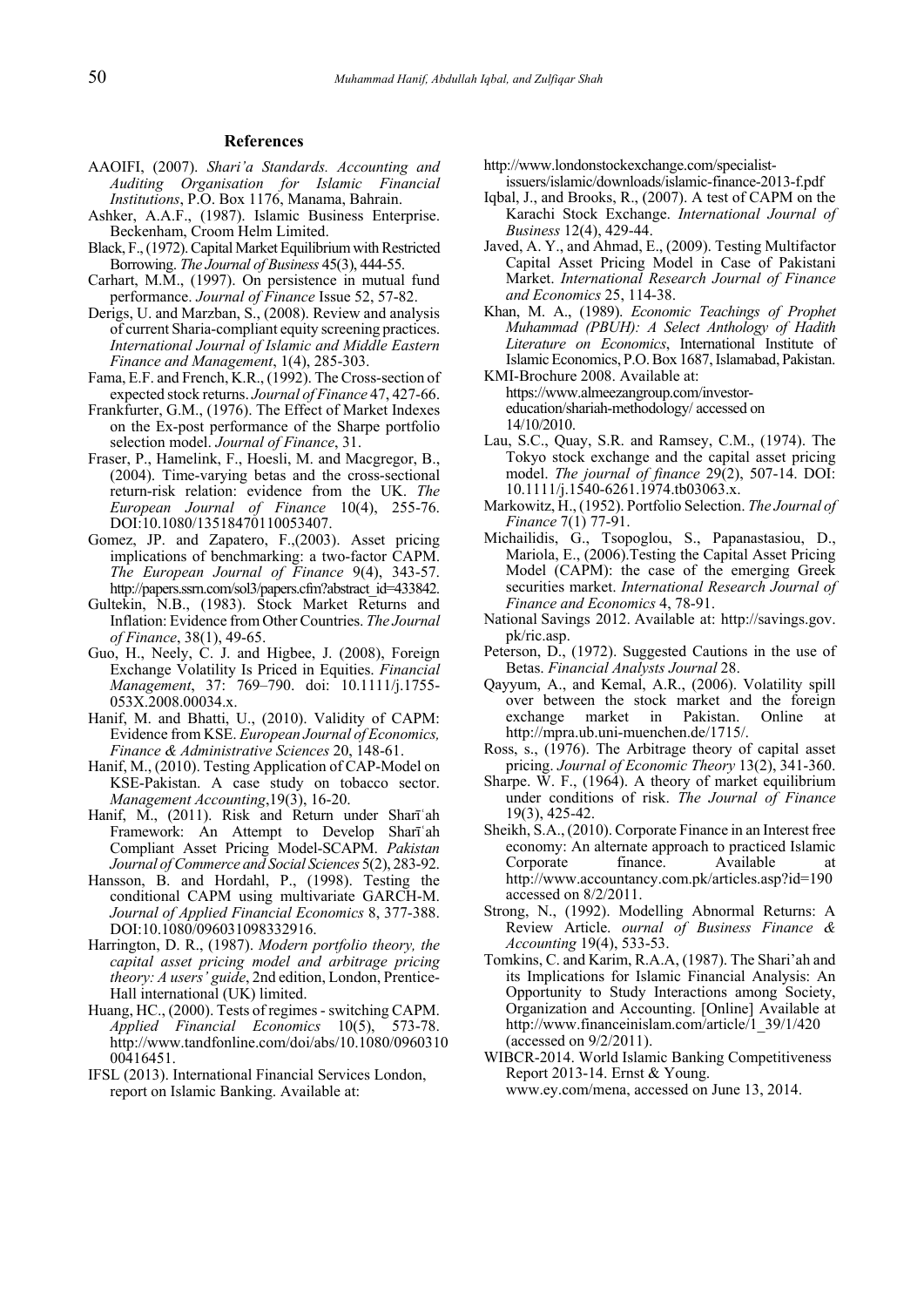## **Appendix**





#### **Source: Authors**

\_\_Big \_\_\_\_\_\_\_\_\_\_Small





#### **Source: Authors**

```
___KSE ___RFR ___PI
```




**Source: Authors** High B/M Low B/M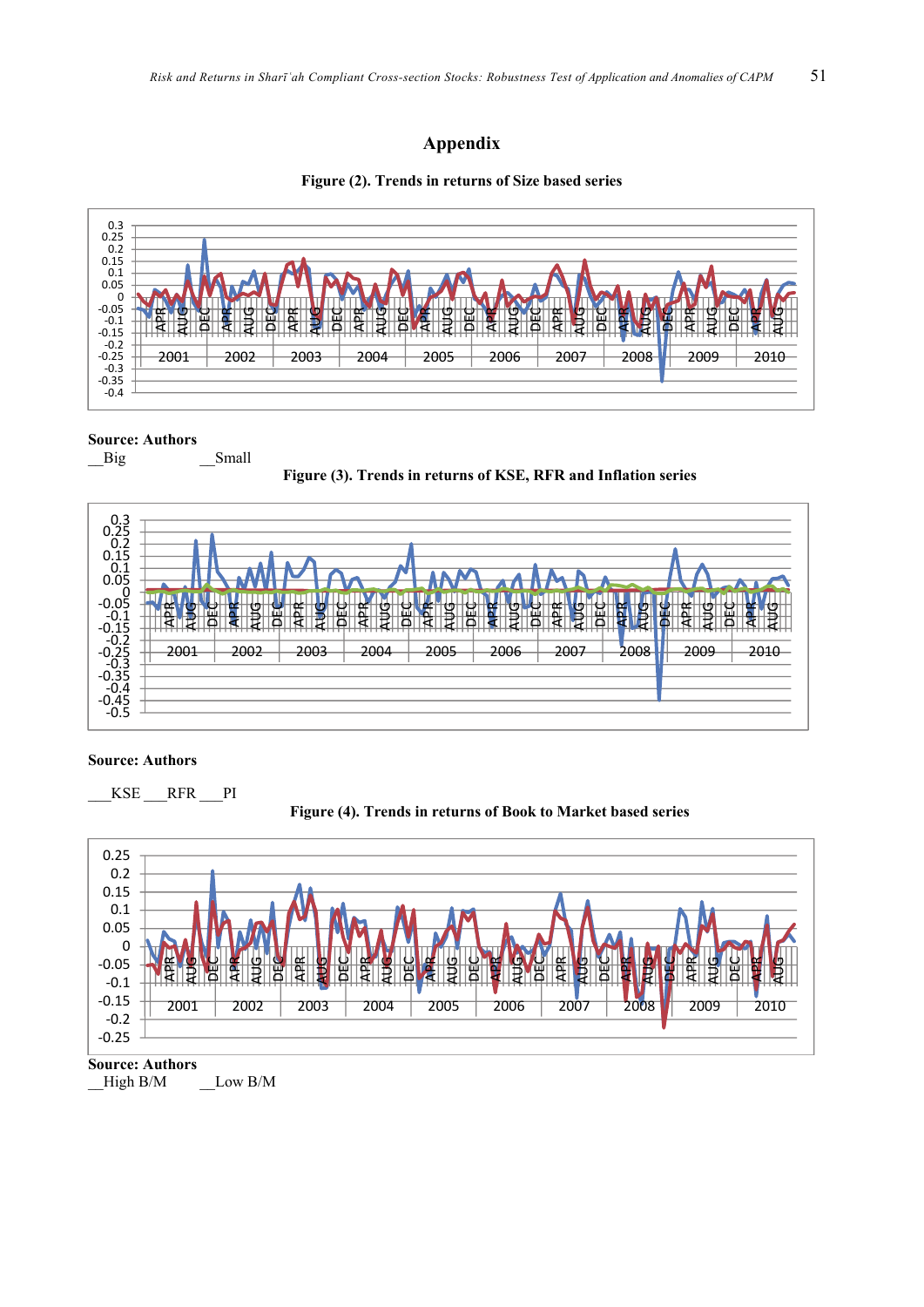

#### Figure (5). Trends in returns of Price to Earnings based series

#### **Source: Authors**

\_High PER

\_Low PER

#### Figure (6). Trends in returns of Cash Flow based series



#### **Source: Authors**

\_High CFY \_Low CFY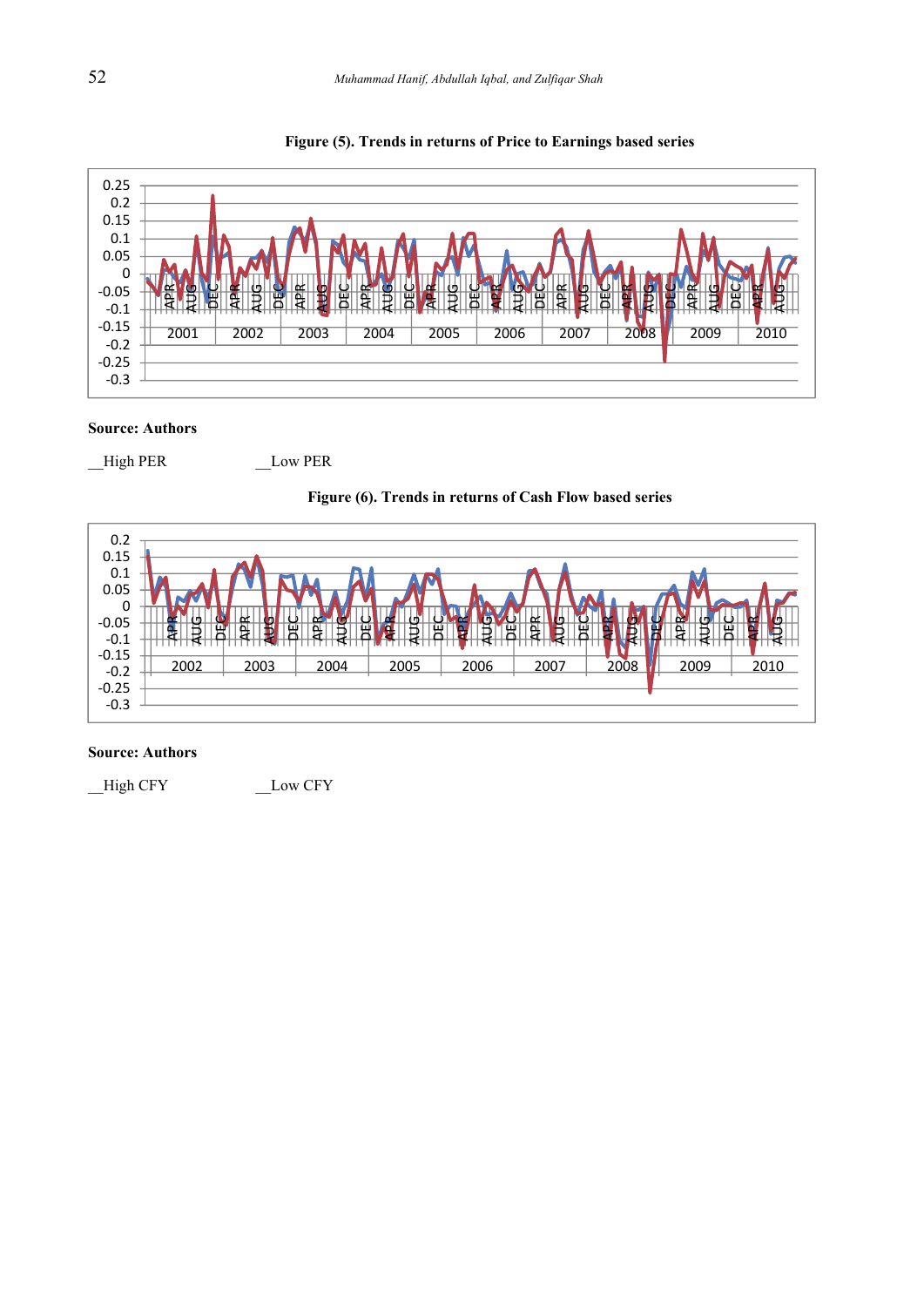المخاطر والعوائد في مقطع عرضي من الأسهم المتوافقة مع الشريعة: اختبار متانة التطبيق وعيوب نموذج تسعير الأصول الرأسمالية (CAPM)

محمد حنيف ٌ، عبد الله اقبال ٌ ٌ، ذو الفقار شاه ٌ ٌ

أُ أستاذ مشارك – قسم العلوم الإدارية – الجامعة البحرية – إسلام آباد – باكستان أأمحاضر بقسم المحاسبة والتموس – جامعة كينت – إنجلترا \*\*\* أستاذ مساعد – الجامعة الإسلامية العالمية – إسلام آباد - باكستان

المستخلص: تهدف هذه الدراسة إلى فهم وتوثيق آلية تسعير أصول الأوراق المالية المتوافقة مع الشريعة الإسلامية المتداولة في بورصة كراتشي. اخترنا مؤشر السوق كمتغير، المبحوث بشكل جيد في ظل دراسات سوق رأس المال التقليدية، لاختبار مدى تأثير الاختلاف في عوائد الأسهم على عينة من الشركات المتوافقة مع الشريعة الإسلامية، وذلك بواسطة البيانات الشهربة لمدة عشر سنوات من ٢٠٠١م إلى ٢٠١٠م المتوفرة على قاعدة "Data Stream". لقد اختبرنا المعادلة الأساسية لنموذج تسعير الأصول الرأسمالية (CAPM) والصيغة المعدلة لها نموذج تسعير الأصول الرأسمالية المتوافقة مع الشربعة (SCAPM). كما قمنا أيضا باختبار الاختلافات في العوائد الناتجة عن الفروق في: الحجم، نسبة القيمة الدفترية للقيمة السوقية (book to market ratio)، نسبة سعر السهم مع الكسب (-price earning ratio)، وعائد التدفق النقدي (cash-flow yield). أظهرت النتائج تأثيرا قوىا لمؤشر السوق على عوائد الأسهم (معامل R مربع المعدل ٧٠٪) كما أكدت أيضا الاختلافات بسبب الحجم، ونسبة القيمة الدفترية للقيمة السوقية، ونسبة سعر السهم مع الكسب، وعائد التدفق النقدي؛ كما أن نموذج تسعير الأصول الرأسمالية المتوافقة مع الشريعة كان أفضل بقليل من نموذج تسعير الأصول الرأسمالية التقليدي في شرح الاختلافات في العوائد للمقطع العرضي من الأسهم.